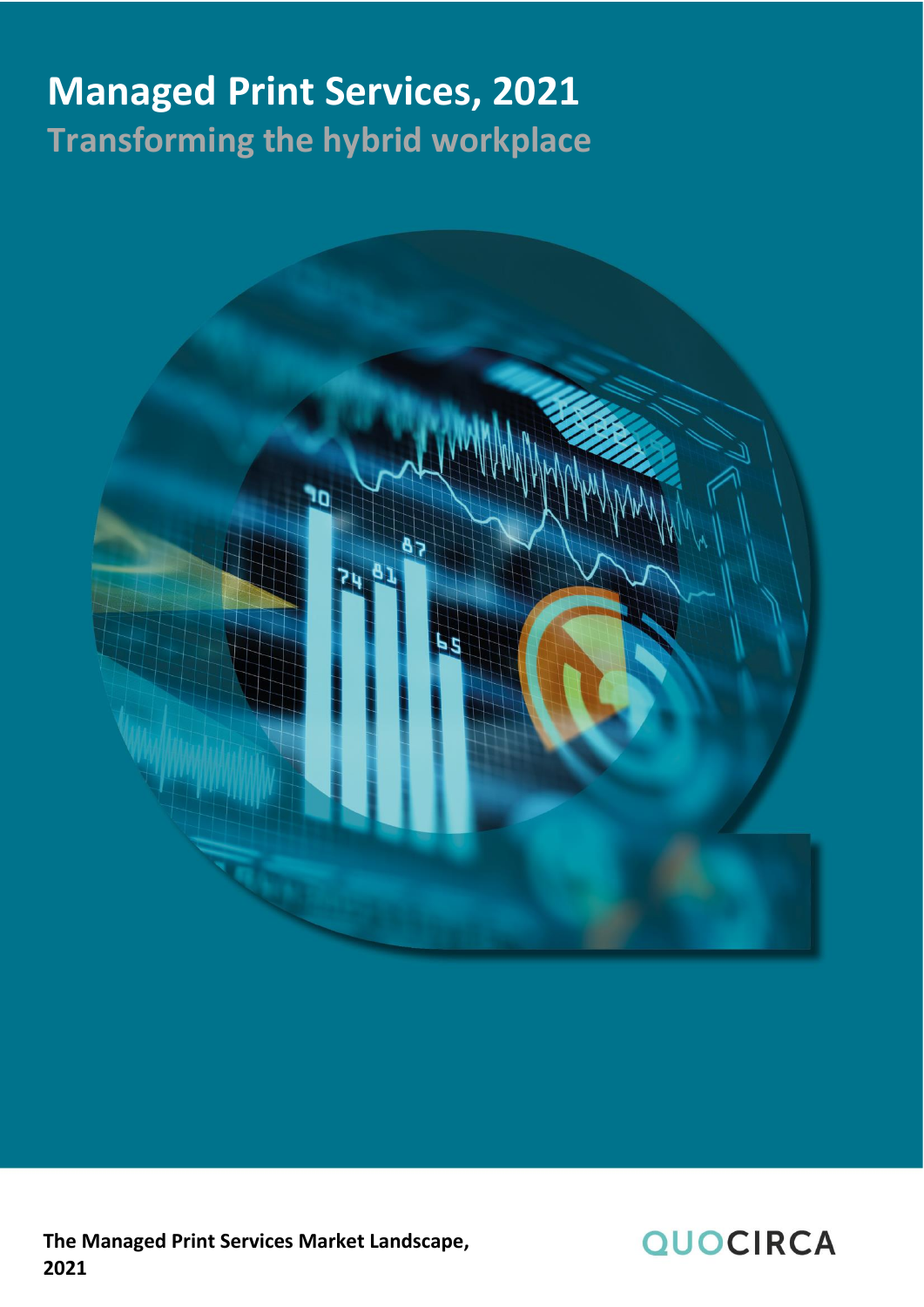# Managed Print Services, 2021

## <span id="page-1-0"></span>Executive summary

Th acceleration of digitisation initiatives and the rise of cloud computing – prompted significantly by the shift to hybrid working as a result of COVID-19 - have forced MPS providers to rethink their approach. The market has reached a level of maturity, and new revenue opportunities will come from broader engagements that support an organisation's digital transformation initiatives while reducing cost, minimising risk and boosting sustainability. Quocirca's MPS 2021 study reveals that businesses are becoming more demanding of their suppliers across these key areas and prioritising suppliers who can offer broader workplace, collaboration or IT services. Meanwhile, more organisations are set to transition their print infrastructure to the cloud in order to drive greater cost efficiencies and reduce IT burden. Deploying support, security and management for devices used by remote workers will also be a key priority as organisations adapt to the long-term impact of COVID-19 on the workplace.

## **Key findings:**

- **MPS leaders are differentiating beyond traditional print services.** Xerox continues to lead the group. It has one of the broadest service portfolios across the office and production print environments and deep expertise in business process automation. HP has made strong advances in deepening its security services and solutions portfolio. Lexmark continues to excel, particularly in distributed environments, boosted by its cloud print services offerings.
- **A slow recovery of office print volumes.** 77% of organisations indicate that paper is fairly or very important to their business, though this has dropped from 87% in 2019. Large organisations and those in the US are more print-dependent than smaller and European counterparts. 50% of respondents reported a decrease in office print volumes since the start of the pandemic. As organisations relinquish reliance on print-based processes, this indicates that a return to pre-pandemic print volumes is unlikely.
- **MPS spend growth is slowing.** 53% of respondents expect to increase their expenditure on MPS in the coming year. This is a drop from 79% of respondents who planned to increase spend in 2019. The US remains the most positive about MPS spend, with 73% expecting it to increase, although this is still a fall from 84% in 2019.
- **MPS is used to support the hybrid workplace.** Fully outsourced MPS is already showing its value for the future hybrid workplace. 56% of organisations with fully outsourced MPS have provided printers for remote workers, compared with only 42% of those using a hybrid model. Provisioning printers for home workers combats shadow IT purchasing and allows the organisation to retain control over the print devices accessing its network and data.
- **On-line purchasing of home printers has filled MPS provider supply gaps.** While 52% indicated that they used their MPS supplier to procure their home printers, 44% indicated that these were purchased online – 10% of which used a B2B online store such as Amazon Business. This highlights the changing nature of B2B purchasing, particularly through the pandemic where speed of purchase and delivery was critical to ensuring remote workers were set up quickly for home working.
- **Cloud adoption accelerates.** As businesses adjust the shape of their physical estate and adapt to incorporate remote users, cloud-based print management and advanced analytics can play a core role in print environment redesign and deployment. Three quarters of organisations expect to see greater use of cloud print management by 2025.
- **MPS as a digital enabler.** Organisations continue to see MPS as a key component of digitisation efforts, with 37% saying MPS is *very important* to digital transformation in their organisation. Organisations have accelerated digital transformation programmes to absorb the impacts of COVID-19, meaning MPS providers should be exploring opportunities to assist with digitising processes and workflows and aiding remote collaboration.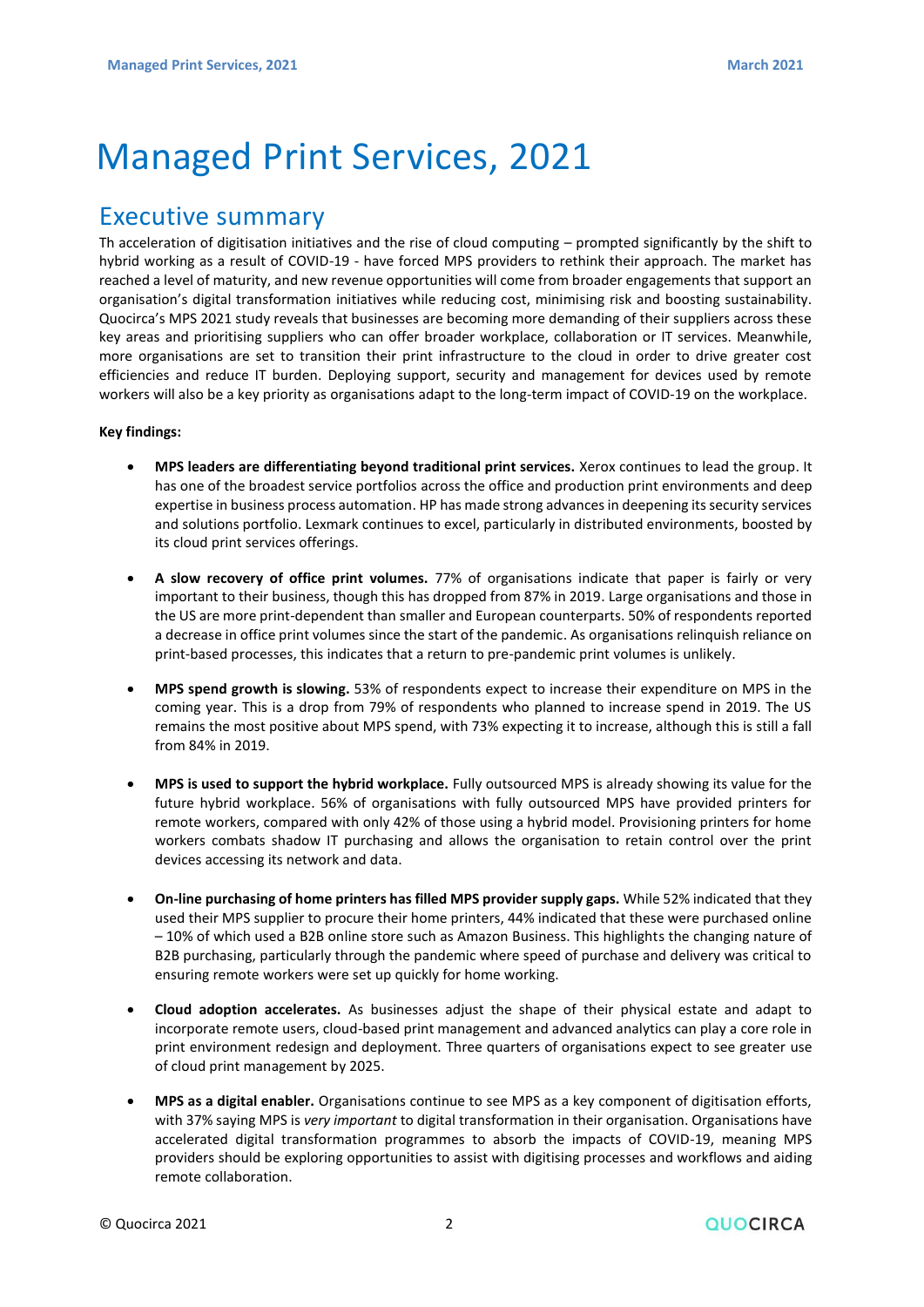## Contents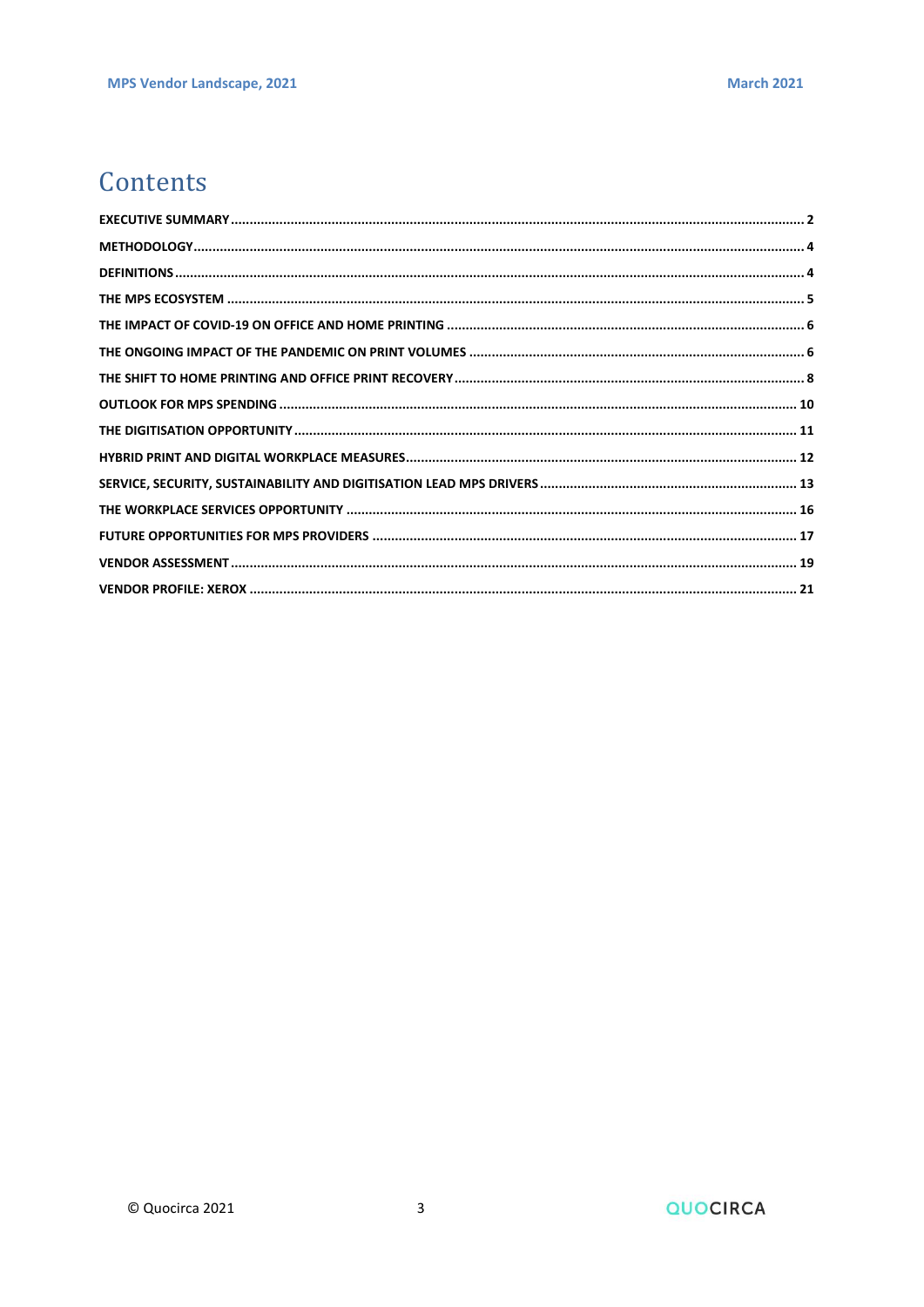## <span id="page-3-0"></span>Methodology

## **End-user analysis**

Quocirca conducted a survey among senior IT managers with responsibility for decisions relating to managed print services. The research was conducted in the UK, France, Germany and the US, amongst 219 enterprises with 500 or more employees that already use a managed print service. For the purposes of this research, organisations with 500 to 999 employees are referred to as midmarket organisations and those with over 1,000 employees as large organisations. The survey was conducted online and fielded during January 2021.

## **Vendor analysis**

The following vendors participated in the study: Canon, HP Inc., Konica Minolta, Lexmark, Ricoh and Xerox. Vendors were selected according to the following criteria:

- **Experience and skills in providing MPS services –** All providers had to demonstrate a strong record of delivering MPS.
- **Geographical delivery capability –** Each provider was required to have the capability to deliver global services.

Each MPS vendor was asked to complete a written submission detailing its strategy, capabilities and customer references to capture key facts and figures. These submissions were followed up with vendor interviews. The quantitative and qualitative inputs from the vendor research were analysed by Quocirca to determine each vendor's score against a list of criteria related to market presence and completeness of offering. Each score is on a scale of 1 to 5, where 1 is weak and 5 is very strong. This evaluation of the MPS market is intended as a starting point only. Please note that Quocirca's scoring is based on an unweighted model, although prospective buyers may wish to weight the scores to meet their own specific needs.

## <span id="page-3-1"></span>Definitions

Quocirca defines a 'managed print service' as the use of an external provider to assess, optimise and continuously manage an organisation's document output environment and improve productivity and efficiency while reducing cost and risk. It also leverages existing investments in multifunction printers (MFPs), while continually monitoring usage, so that the optimised infrastructure continues to meet business needs.

MPS covers several service areas across three broad categories:

- **Assessment** A review of the current print environment to provide recommendations for rationalisation and an estimate of potential future savings. Assessments range from basic online assessments to full workflow assessments. Environmental impact analysis and document security assessments may also be included.
- **Optimisation** Device rationalisation and consolidation to improve user-to-device ratios, and development of print policies as part of a governance framework for a full enterprise MPS, deployment, transition and change management.
- **Management**  Continuous process improvement, business reviews, service level agreement (SLA) monitoring, remote management and workflow improvement.

These services fall under Quocirca's definition of MPS when the vendor takes over responsibility for delivery under a contract of three years or more in length.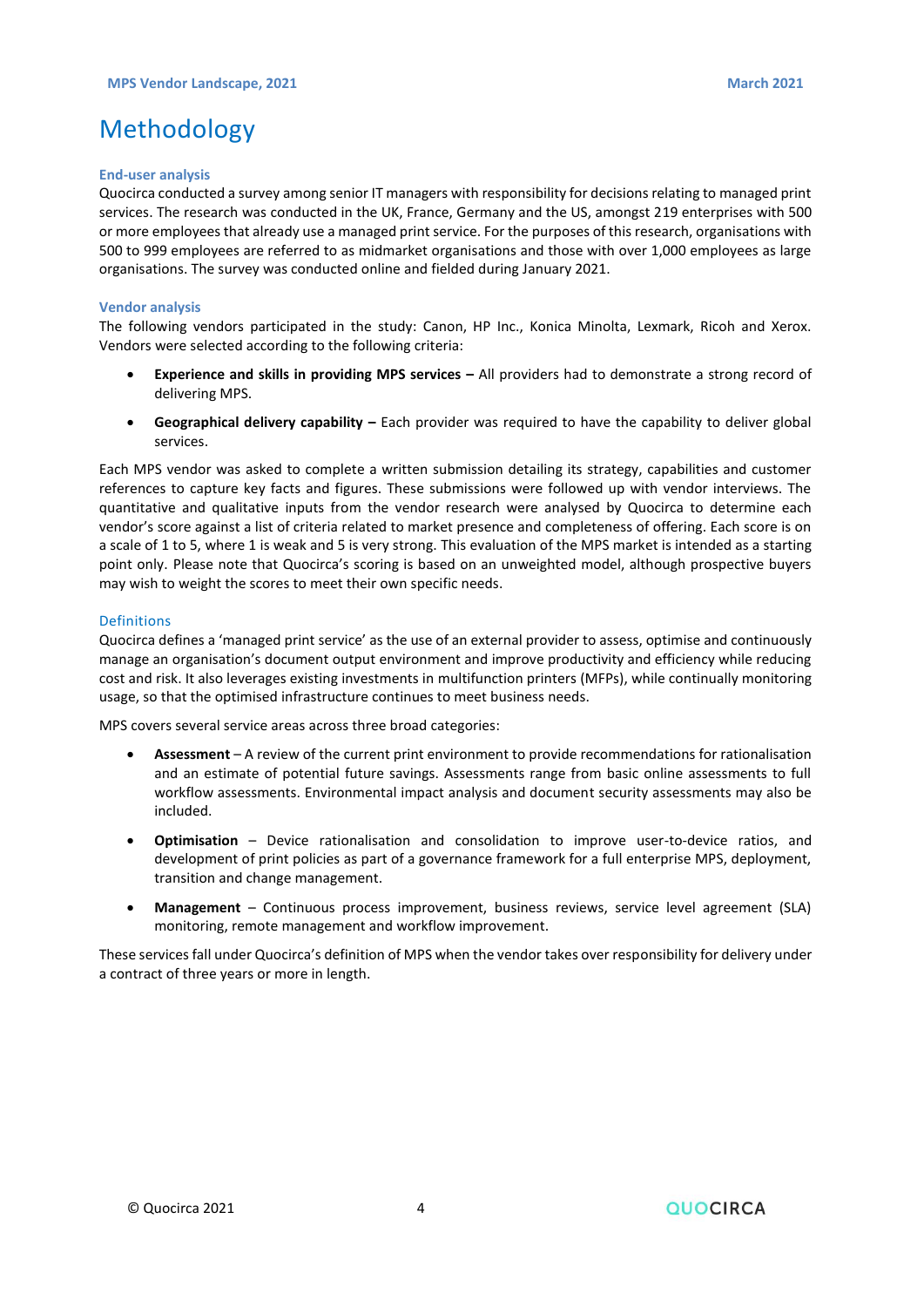## <span id="page-4-0"></span>The MPS ecosystem

The MPS landscape includes printer/copier manufacturers, systems integrators and software infrastructure vendors.

- **Printer/copier manufacturers –** These vendors' programmes are generally tied to their product offerings, although multi-vendor support is often available. Service offerings include assessment, design, implementation and support services. They may also offer MPS programmes via their resellers. Vendors in this category include Canon, HP Inc., Kyocera, Konica Minolta, Lexmark, Ricoh, Sharp, Toshiba and Xerox.
- **Systems integrators/resellers –** These are a channel to market for some printer and copier vendors, and may offer MPS as part of a wider managed IT services offering.
- **Independent software vendors (ISVs) –** These provide software tools for use in the print environment. These vary from print management, security, analytics and cloud printing solutions. Examples include EveryonePrint, MPS Monitor, Nuance, Print Audit, ECi FM Audit, PaperCut, Printix, Process Fusion, Ringdale, and YSoft. Providers often use such third-party products to add value to a particular element of their MPS portfolio.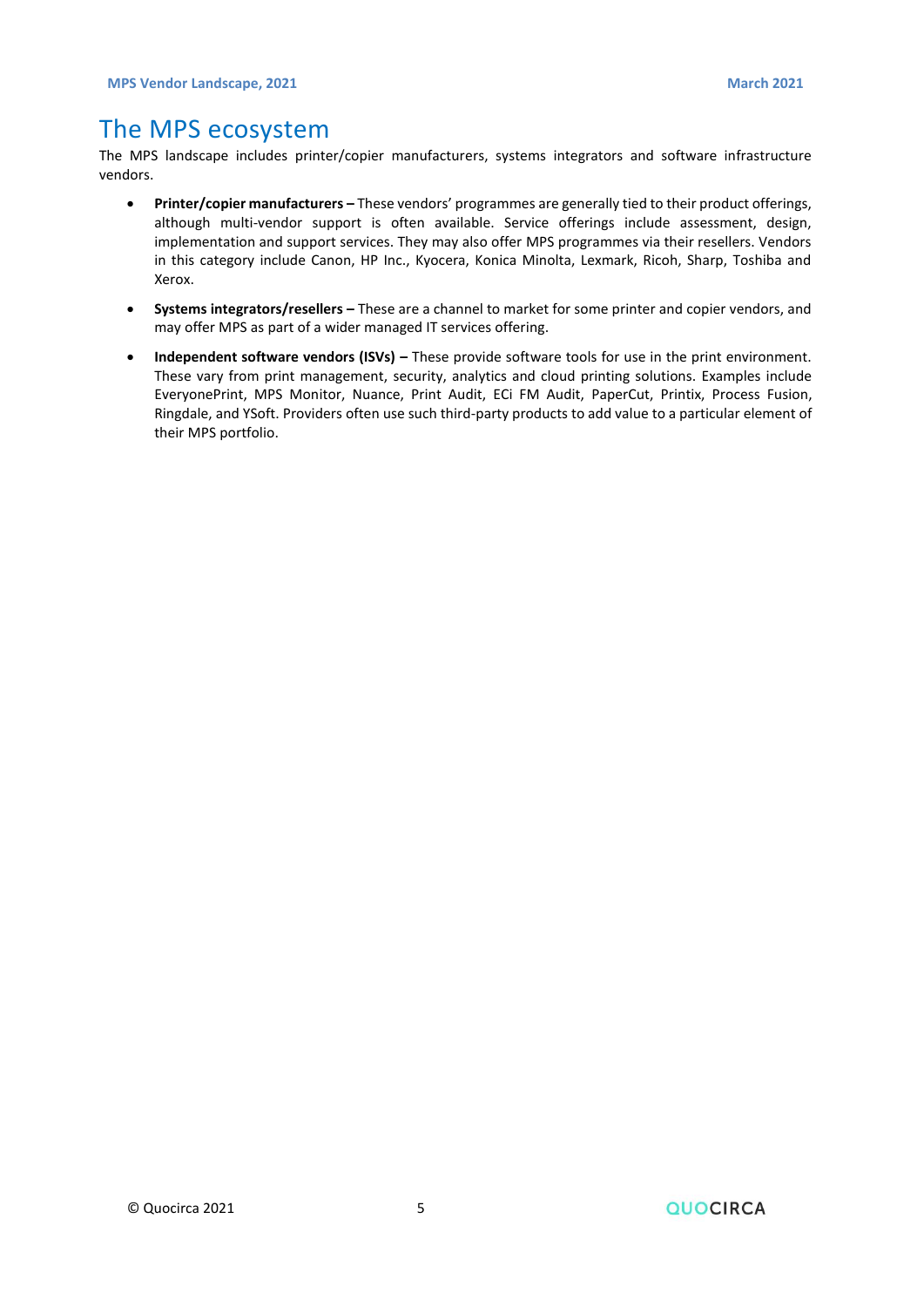## <span id="page-5-0"></span>The impact of COVID-19 on office and home printing

## <span id="page-5-1"></span>**The ongoing impact of the pandemic on print volumes**

The MPS market has witnessed market disruption like never before, with national lockdowns and stay at home orders prompting a mass exodus to remote working. On average, 47% of employees are now working remotely, this figure rising to 53% in the UK and 54% in the professional services sector. Whilst this has led to a surge in home printing, as organisations grappled to support remote workers, it has also created a rise in the shadow purchasing of home printers by employees, often unapproved by employers.

While some organisations have procured home printers through their MPS suppliers, many have turned to simple transactional online procurement, creating gaps in security and device management. At the same time, with offices remaining shut for most of the year, office print volumes remain in decline and may never return to pre-COVID-19 levels.

Many organisations remain reliant on paper to support their daily business - 77% of organisations indicate that paper is fairly or very important. However, there is a gradual decline, this being a drop from 87% in 2019 (figure 1). There are regional variations, with 87% of US organisations indicating that paper is fairly or very important compared to 68% in the UK. Larger organisations tend to be more reliant on paper-based processes (82%) compared to smaller organisations (73%).



**Figure 1. Importance of paper to daily business**

Overall, 50% of respondents reported a decrease in office print volumes since the onset of the pandemic (figure 2). 12% of respondents have seen a fall of over 20% in office print volumes, rising to 26% in the UK and falling to 6% in Germany. Only 1% have seen print volumes increase by more than 20%, with only 9% seeing print volumes grow by between 11% and 20%, rising to 15% in the USA and falling to 8% in Germany.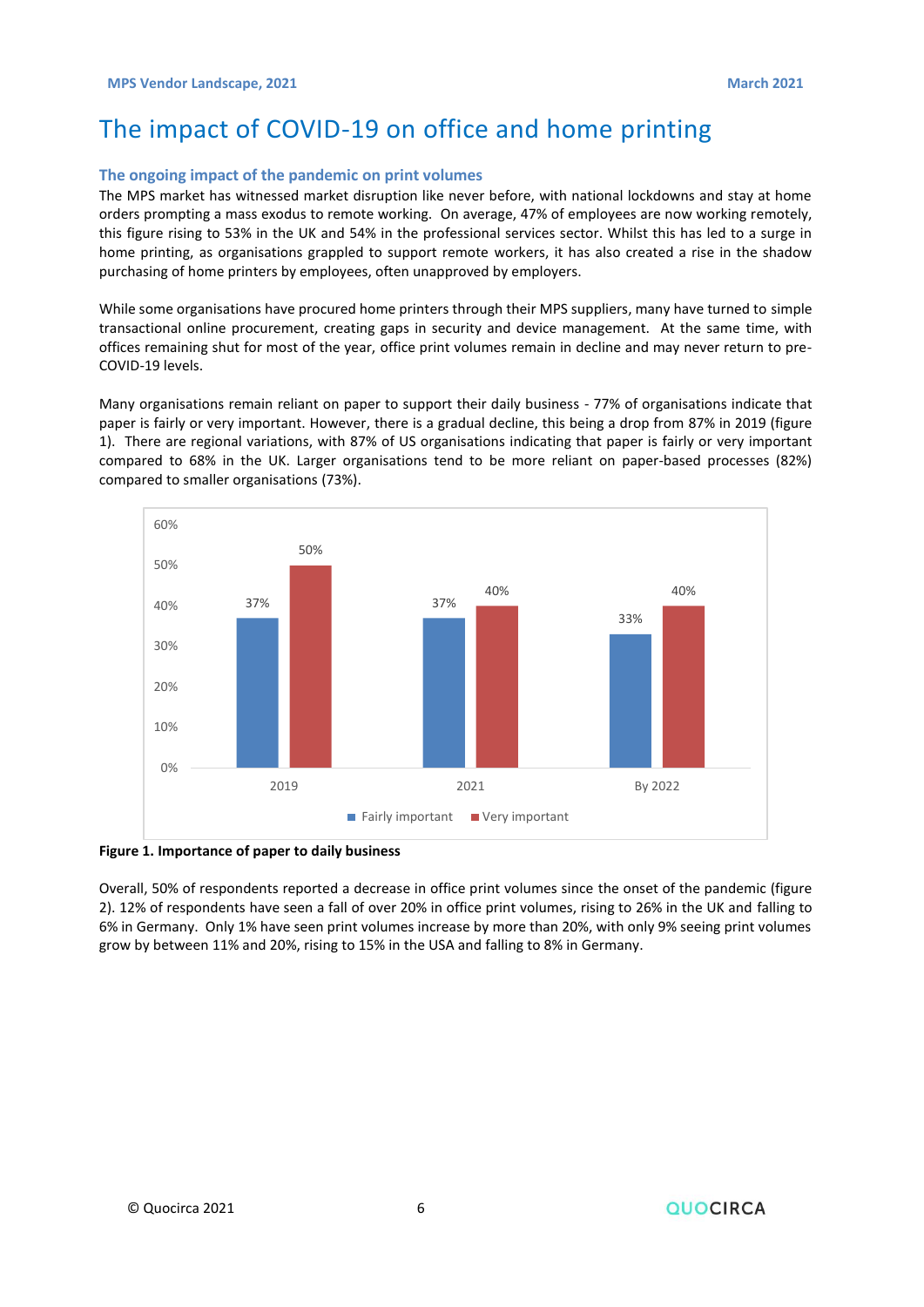

## **Figure 2. What impact has COVID-19 had on your office print volumes (since the onset of the pandemic in March 2020)?**

Figure 2 shows the consolidated responses across those stating various levels of increase, decrease and stability in print volumes. When the actual stated percentages are taken and an overall measure taken of the percentage increase/decrease, then the figures shown in figure 3 are created.



## **Figure 3. Actual/expected change in print volume (overall average)**

Overall, the research shows that there has been a 6.9% fall in office print volumes since the pandemic started (figure 3). The UK has seen the biggest overall fall at 12.9%, with the US the smallest fall at 2.8%.

Although the overall expectation around office print volume growth over the next 12 months is only just positive (0.4%), this is heavily skewed by the findings for the US. When looking at expectations around any rebound in office print volumes over the next 12 months, the US is very optimistic, with an expectation for an overall 6%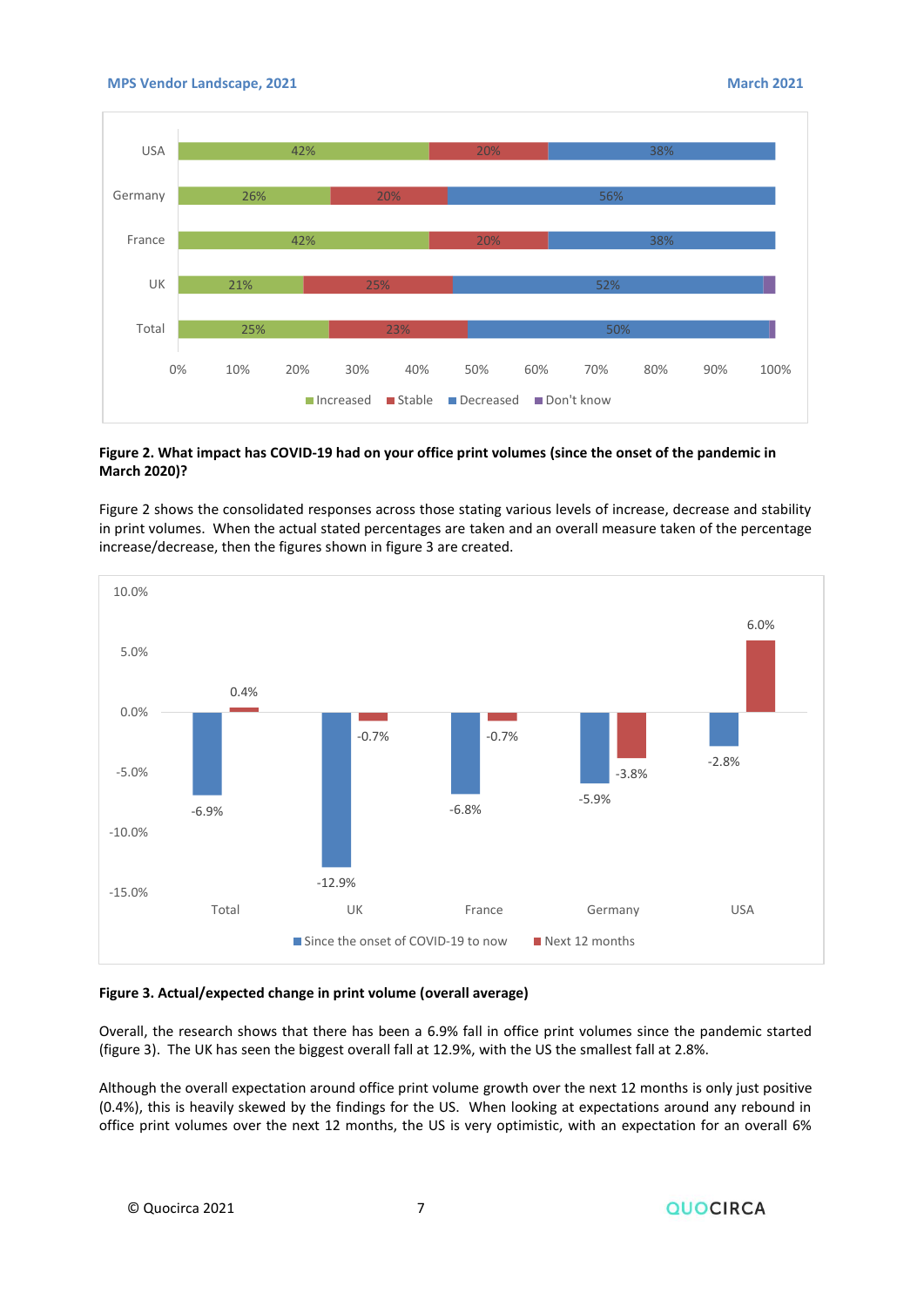growth in office print volumes. However, all other countries expect to see a continued fall in office print volumes, with Germany expecting to see a continued decrease of 3.8%.

Larger organisations have seen a greater fall in print volumes, with 16% seeing a decrease of more than 20% against only 7% of smaller organisations. 25% of public sector organisations have seen a fall of more than 20%, against only 6% of the industrial sector. Those with an out-tasked MPS agreement have seen the greatest fall in print volumes, with 22% seeing a greater than 20% fall, compared to only 9% who have a fully-outsourced MPS agreement.

Although offices reopening may lead to a recovery in print volumes, many organisations will be implementing flexible work policies alongside operating offices at reduced capacity. Overall, 44% will keep existing office sites, but with reduced capacity, while a further 23% will consolidate office locations with one HQ office remaining open (figure 4). This of course has implications for office print volumes, and with remote work set to continue and even be permanent for some organisations, MPS providers will need to capture opportunities for supporting organisations with hybrid workplace printing capabilities (home and office) alongside digital workflow and collaboration services as organisations set up their adoption of digital technologies.



### **Figure 4. How do you expect your office locations to operate over the next 12 months?**

## <span id="page-7-0"></span>**The shift to home printing and office print recovery**

In contrast, respondents are more positive about home printing volumes. Over the next 12 months, 40% expect home print volumes to increase, rising to 53% of respondents in the US (figure 5). Notably, just 23% of French organisations expect an increase in home printing volumes. This can be seen as a correlation between the US having a far higher expectation of employees continuing to work remotely (43%) than France (36%).

Professional services expect to see the largest increase in home print volumes, with 50% expecting to see an increase, although the same group also has the highest score for reduced home printing at 28%. Only 30% of public sector respondents expect to see growth, with 26% expecting a decrease.

When it comes to office print volumes, 42% of professional services respondents expect to see an overall increase, against only 30% of public sector respondents. Conversely, 36% of public sector respondents expect to see a decrease, against 32% of professional services.

Although home printing is set to hold up due to the shift to remote working, the volumes will not be sufficient to offset the steeper decline in office print volumes. Overall, 38% of respondents expect to see a growth in office printing over the next 12 months. Germany expects to see the least growth in office printing (24%) against 60% of US respondents. However, 33% of all respondents expect to see a decrease in office print volumes, against only 25% expecting home print volumes to fall.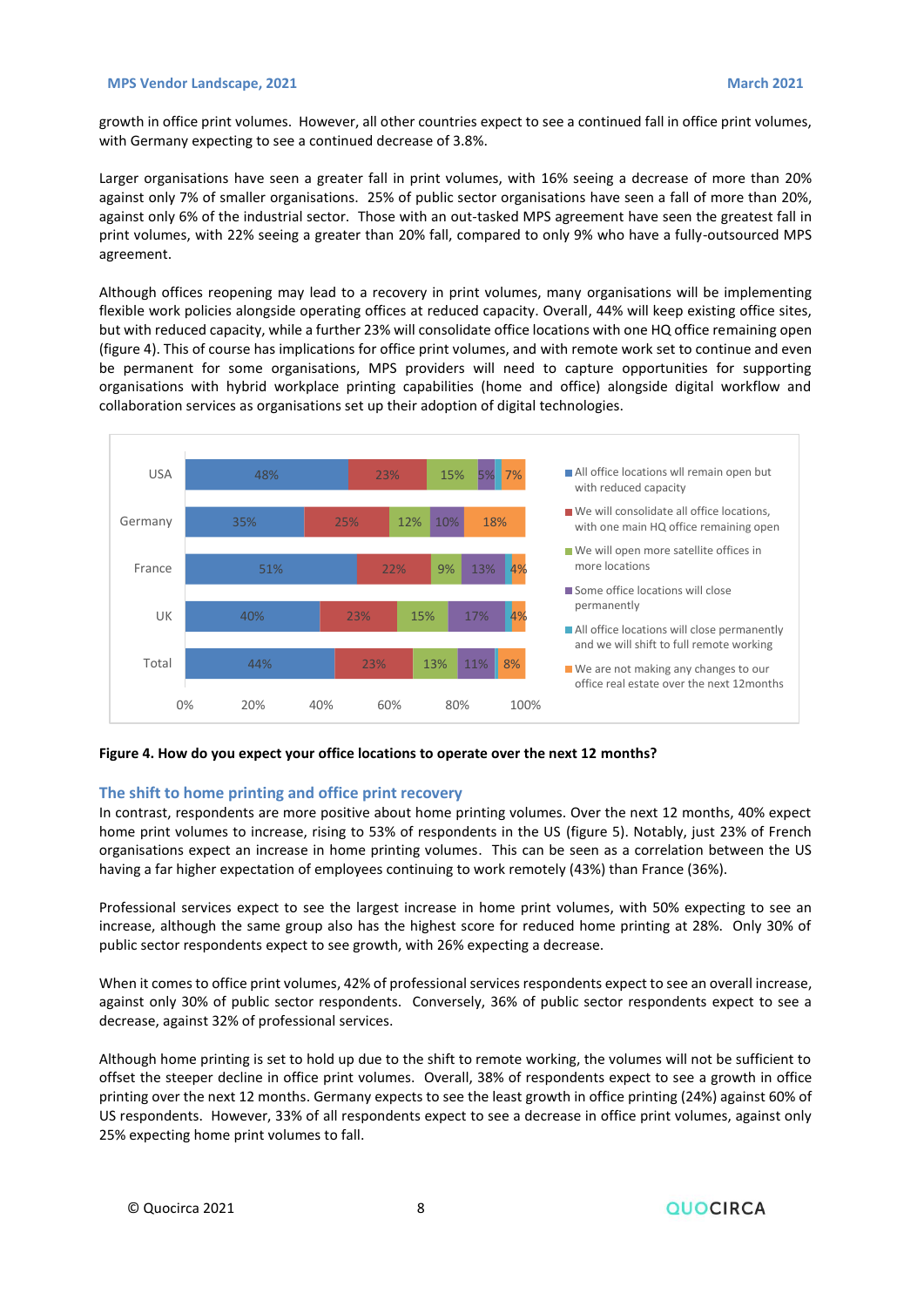

**Figure 5. How do you expect your home and office printing volumes to change over the next 12 months?**

Just over a third of organisations (35%) indicate that they have provisioned home printers for **all** employees (figure 6). This rises to 40% in the US and drops to 26% in the UK. The financial services sector is most likely to have provided printers to all employees (53%). Overall, just 14% indicate that they have not provided any home printers. It is more likely to be organisations that use a fully outsourced MPS that are providing printers to all employees (54%) compared to 22% of those using a hybrid MPS model.

While 52% indicated that they used their MPS supplier to procure their home printers, 44% indicated that these were purchased online – 10% of which used a B2B online store such as Amazon Business. This highlights the changing nature of B2B purchasing, particularly through the pandemic where speed of purchase and delivery was critical to ensuring remote workers were set up quickly for home working.

Notably, just 35% of organisations say that they are reimbursing employees for printing running costs. It is highly likely that most organisations are yet to deploy effective tools for monitoring and managing home printing, but are more likely to have these capabilities if their MPS provider is utilising cloud print management tools to manage both the office and home environments.



**Figure 6. Provisioning of home printers**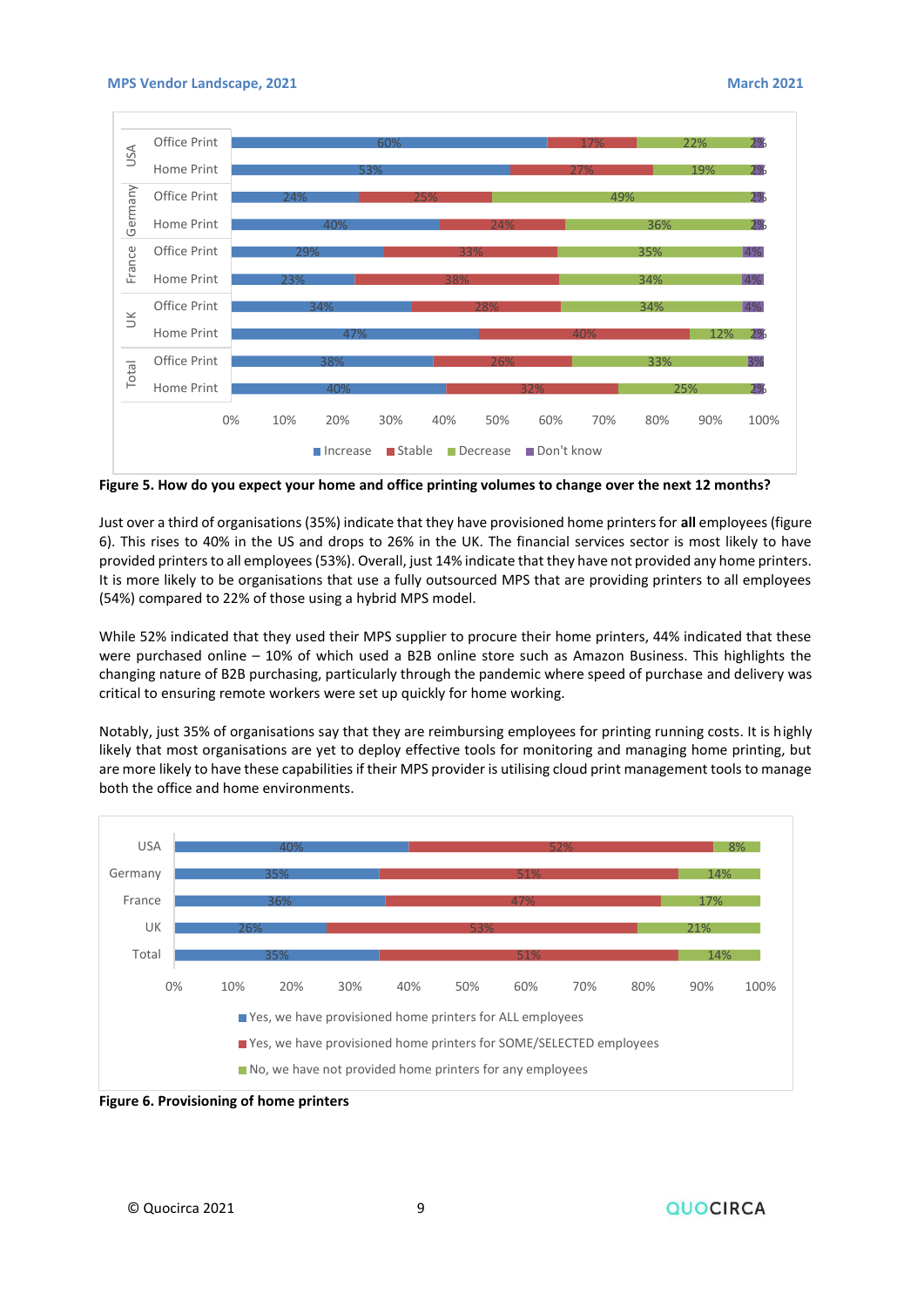## <span id="page-9-0"></span>Outlook for MPS spending

MPS spending looks set to slow compared to our previous study conducted in 2019. Overall, 53% report that they expect to increase MPS spending over the next 12 months (figure 7). This compares to 79% of respondents in 2019 (figure 8). While just 1% expected a decline in MPS spending in 2019, this is now 16%, rising to 27% of UK respondents. The US continues to be most positive with 73% expecting an increase in spend, compared to 84% in 2019. The UK expects to see the greatest fall in MPS spending, with 25% stating that they expect to see spend decrease somewhat and a further 2% expecting to see it decrease significantly. Against this, only 7% in the US expect to see spend decrease somewhat and 2% decrease significantly.



**Figure 7. MPS spending plans over the next 12 months by country**



**Figure 8. MPS spending plans over the next 12 months, 2021 versus 2019**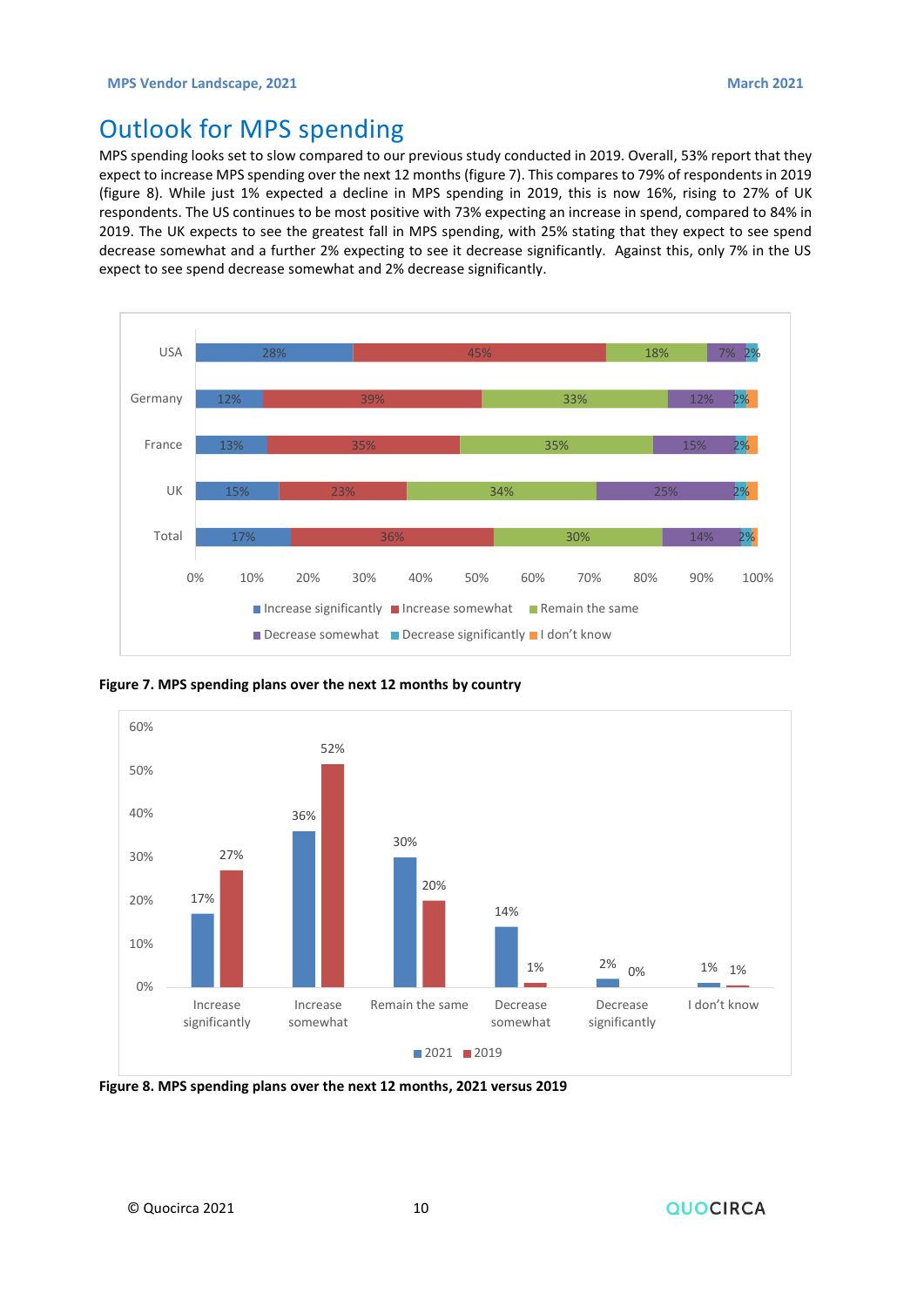## <span id="page-10-0"></span>The digitisation opportunity

This continued reliance on printing creates ongoing opportunities for the optimisation of the print infrastructure as well as improved digitisation – especially relating to workflow. Reducing dependence on print not only leads to lower costs – both financial and environmental – but also improved employee productivity and efficiency of processes that remain paper-based. This is particularly evident as a result of the pandemic, which has disrupted formerly paper-based processes and prompted organisations to implement digital workarounds. 37% of organisations currently agree that MPS is *very important* to digital transformation, unchanged from 2019 (figure 9). US organisations are the most positive (52%), Germany the least (27%).

Retail businesses place a higher importance on MPS as an enabler for digital transformation – 53% say it is very important, compared to just 28% in the public sector. This aligns with the fact that fewer public sector organisations say that paper is very important to their business (28%) compared to 47% in the retail sector.



**Figure 9. Importance of MPS to digital transformation (very important responses)**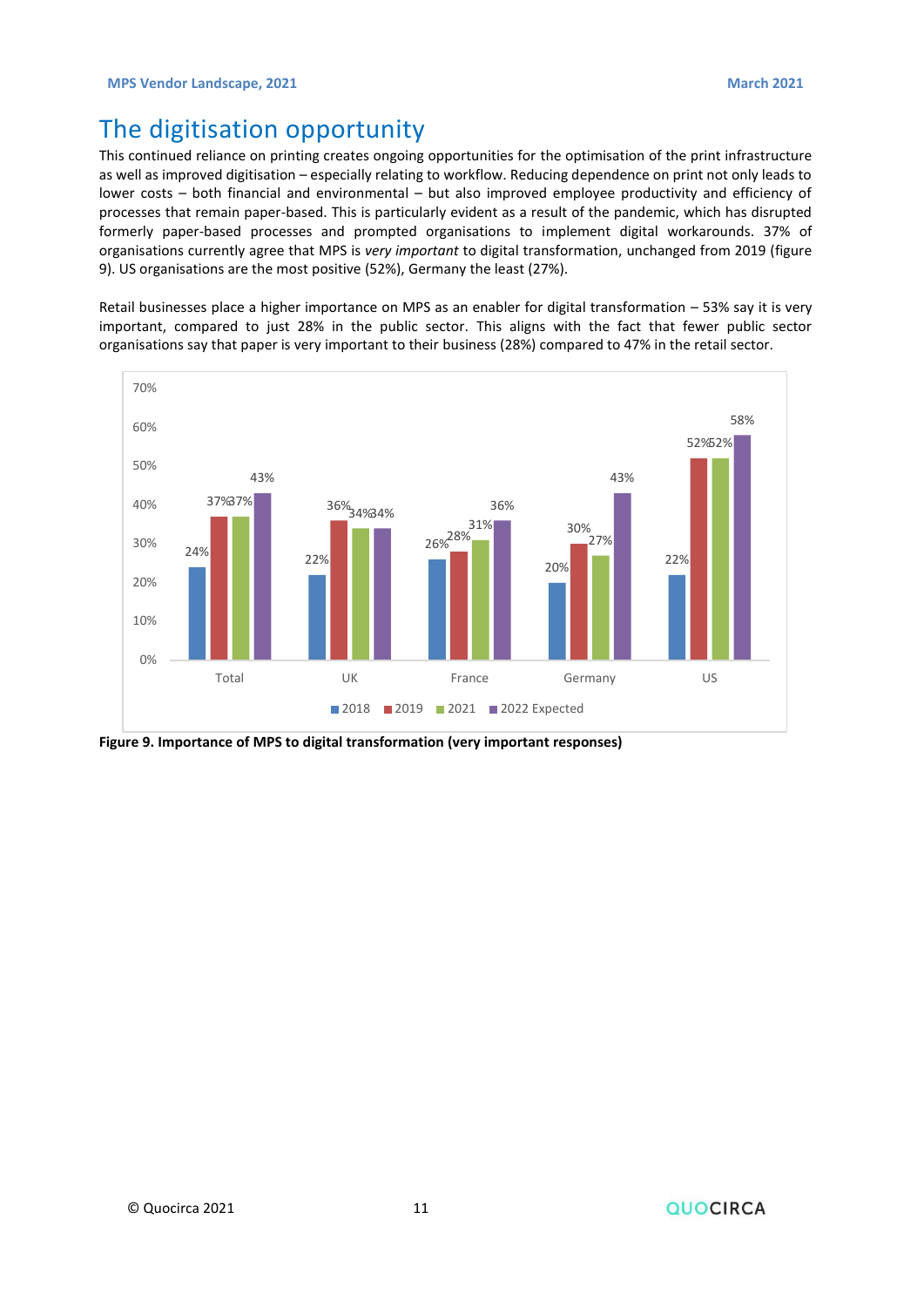## <span id="page-11-0"></span>Hybrid print and digital workplace measures

As organisations embrace remote working, they are putting measures in place to support the print and digital requirements of their employees. A fully outsourced MPS enables an organisation to take advantage of a range of print solutions that can deliver a more connected and efficient print infrastructure for the hybrid workplace. Unsurprisingly, the transition to digital documents tops the list as organisations accelerate the use of digital technologies (figure 10).

Overall, 46% of organisations indicate that they provide approved printers to selected remote workers with a further 34% planning to offer this. This rises to 57% in the US and drops to 40% in the UK. Retail organisations (56%) are most likely to be providing printers to remote workers, which aligns with their stated higher print volumes. Notably, organisations using a fully outsourced MPS are more likely to be provisioning printers for remote workers (56%) compared to those that use a hybrid MPS (42%).

Some organisations are minimising printing completely. 43% have already implemented some form of content security or DLP to prevent sensitive or confidential documents being printed. This rises to 45% in France and 50% in the US, with the Professional and Financial Services sectors most likely to have implemented this technology (49% and 47% respectively).

The US is much further ahead in terms of revising their BYOD security policies to support employee use of their own home printers. While 57% of US organisations indicated they have changed their BYOD policies for home printing, this falls to 36% in the UK, 31% in France and 29% in Germany. It is more prevalent in the Retail and Professional Sectors (44%).

While 39% indicate that they have implemented a cloud print management platform, this rises to 52% in the US, 48% in larger organisations and 51% in the Finance sector. A shift to a more distributed print environment based on A4 MFPs is more likely to be adopted in the US where 53% indicate they have implemented this. This is least likely in the UK where just 26% say they have changed from an A3 to A4 distributed model.



**Figure 10. Print related measures in place**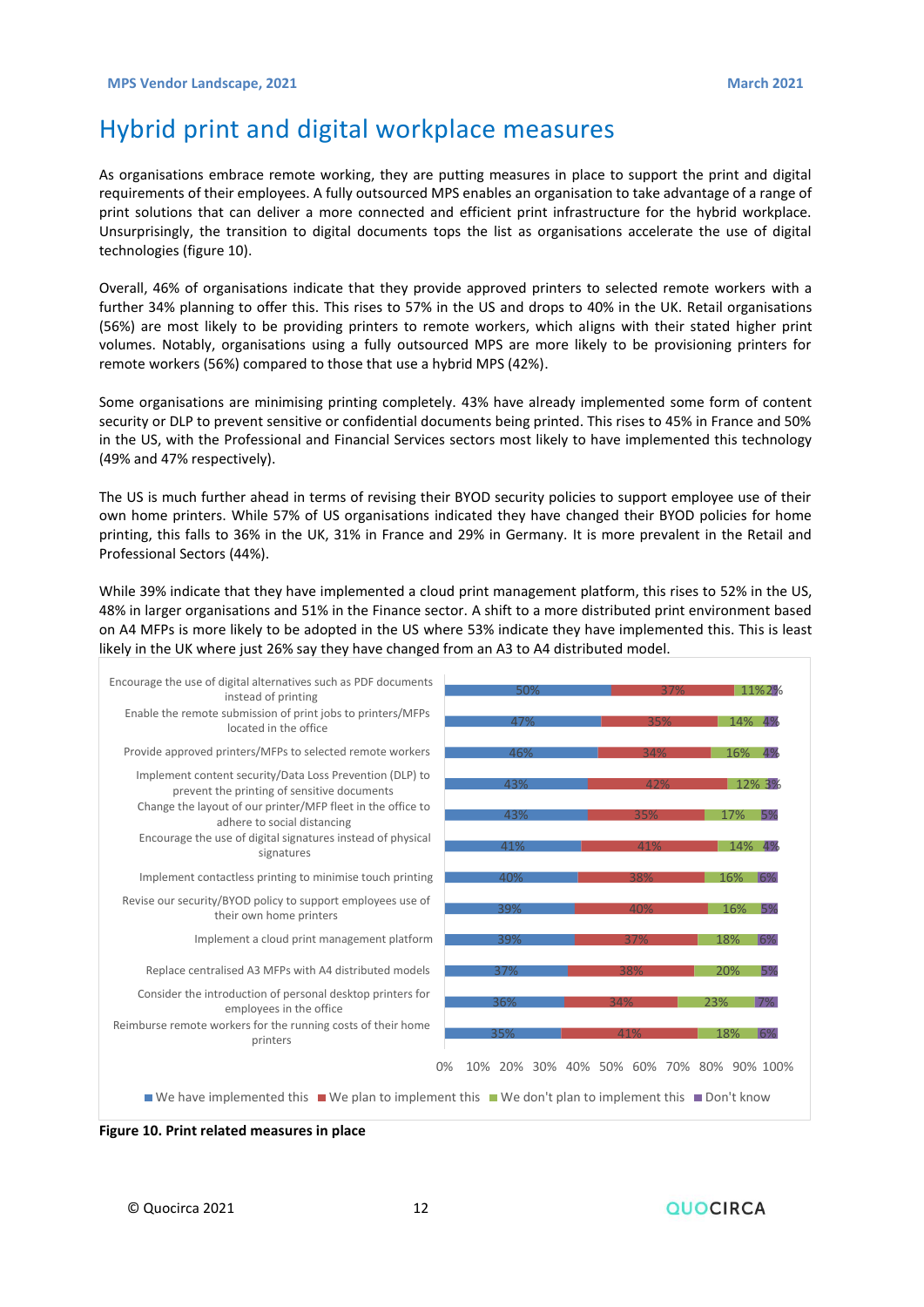## <span id="page-12-0"></span>Service, security, sustainability and digitisation lead MPS drivers

When it comes to the importance of areas considered as goals when looking at an MPS agreement, respondents look to improvements in service quality (4.26) and regulatory compliance (4.23) as their two strongest criteria (figure 11). Areas such as delivering/creating innovation (3.98) and managing and monitoring home printing are seen as the least important goals.



**Figure 11. MPS satisfaction gap (goal versus achievement of MPS goal – average scores shown where 1= not important/not effective to 5= very important/very effective)**

However, those areas seen as most important tend to have the largest gap between the importance of the goal and the respondents' satisfaction with how effective the MPS agreement is in meeting that goal. For example, there are 0.13 point gaps between the importance and satisfaction for improved service quality/reliability as well as for reducing the costs of consumables. There is also a 0.12 point gap for regulatory compliance, reducing environmental impact and reducing the cost of hardware.

Although the importance of providing industry specific expertise is seen as being low, respondents perceive that their MPS agreements are beating their goals – as is the case (just) with delivering/creating innovation.

It is apparent that MPS providers need to focus on those areas where there is the largest gap between importance and perceived effectiveness, as well as looking to educate on areas not yet seen as being important, such as the management of home printing, which have now shown themselves to be of critical importance at a business level due to the COVID-19 pandemic.

Notably, those that are using a fully outsourced MPS, rather than a hybrid version, are most likely to report that their MPS is more effective (figure 12). This is particularly the case in areas such as industry expertise, reducing environmental impact and providing solutions for digital transformation. In addition, although home printing was not stated as a top goal for MPS, a fully outsourced MPS outperforms a hybrid approach to MPS.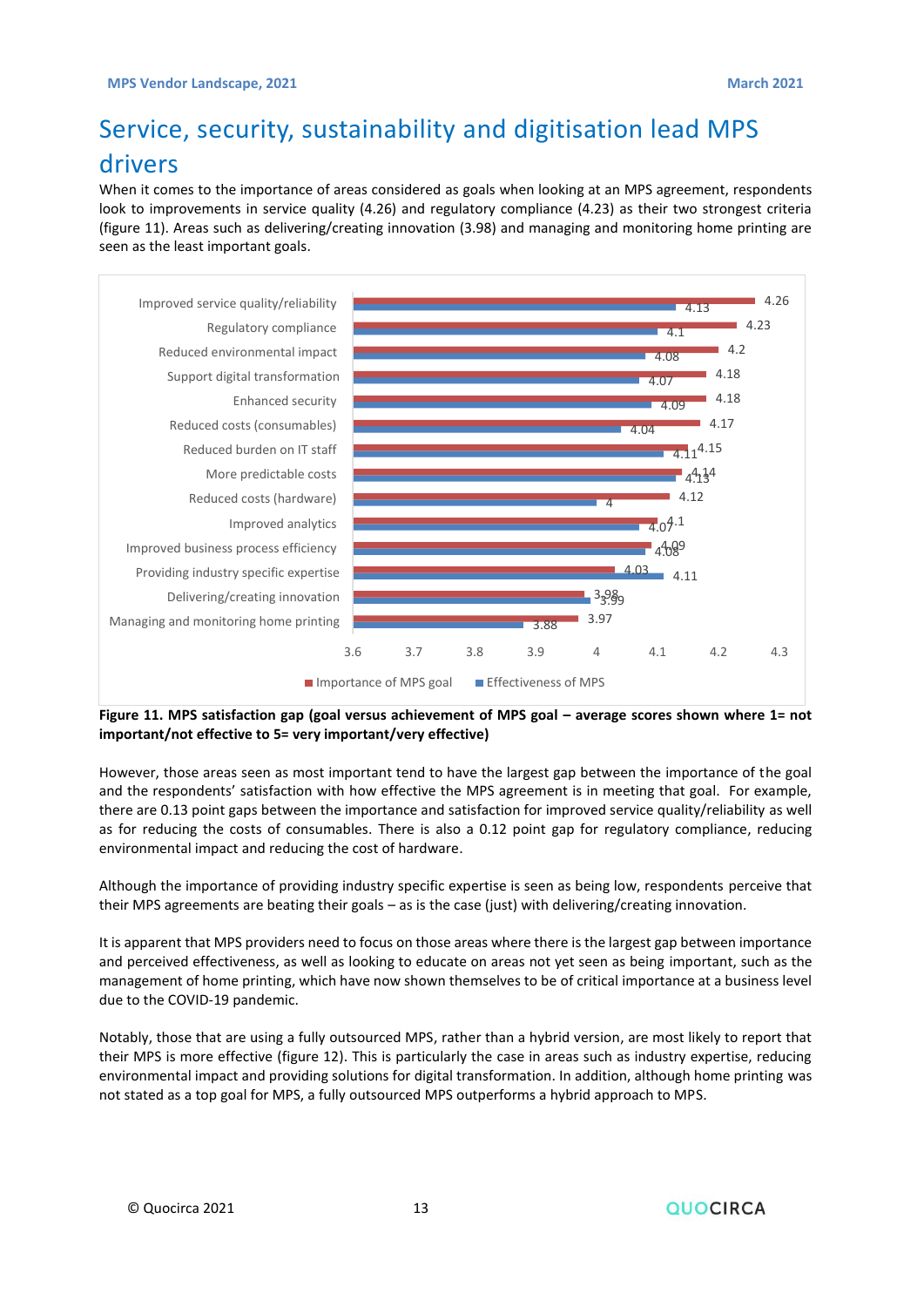Fully outsourced MPS providers are more likely to have a comprehensive view of the full printing and imaging environment and through strategic reviews and in-depth analytics can help organisations optimise their print infrastructure with the appropriate hardware, software and services – across both print and digital technologies.



**Figure 12. Effectiveness of MPS (Average score)**

On the whole, most organisations are satisfied with their MPS provider's performance over the past year. 30% state that they are very satisfied, rising to 42% in the US and dropping to 21% in the UK (figure 13). Retail respondents are the most satisfied - 40% are very satisfied, compared to 18% in the public sector. General satisfaction with the performance of MPS has held up during COVID-19, with 75% remaining quite or very satisfied with the performance, compared to 79% prior to the pandemic. However, loyalty is low: 38% plan to change their provider at the end of the contract, rising to 45% in the UK and falling to 33% in the US.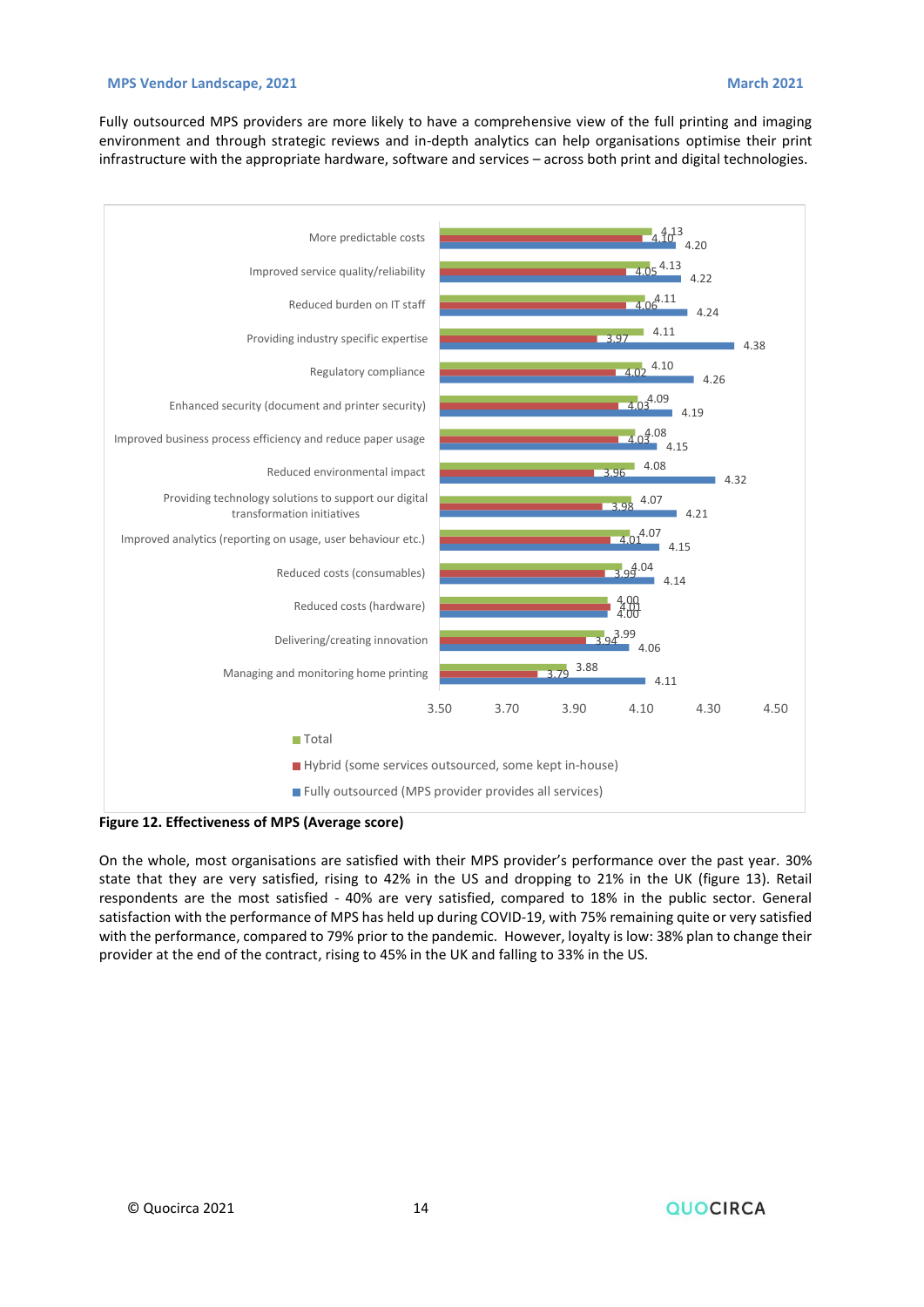

**Figure 13. Satisfaction levels with MPS**



0% 10% 20% 30% 40% 50% 60% 70% 80% 90% 100%

■ Very satisfied ■ Quite satisfied ■ Neither satisfied or unsatisfied ■ Dissatisfied ■ Very dissatisfied

5%

 $4%$ 

6%

2%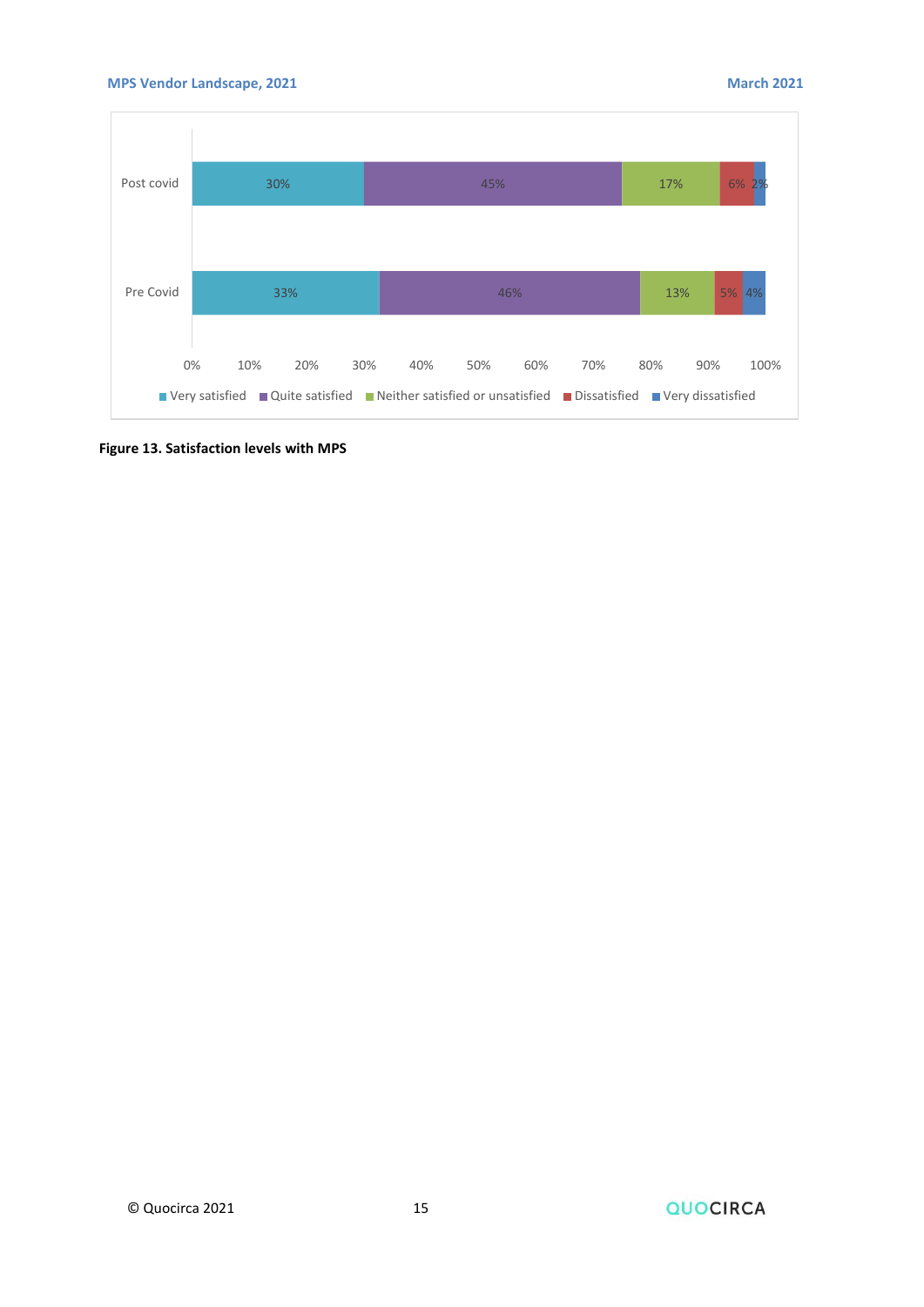## <span id="page-15-0"></span>The workplace services opportunity

Quocirca defines workplace services as those which include communication and collaboration capabilities that enhance productivity. Such services usually include consultancy to evaluate how an organisation is using its current facilities and identify where improvements can be generated through the use of video conferencing, cloud, voice, wireless presentation devices, touchscreen interactive whiteboards, digital signage and so on. Today, capabilities vary significantly by provider, although most are repositioning their MPS offerings within this wider category, either directly or through partners.

Overall, 56% of organisations rank workplace services in their top three selection criteria that would make them more likely to choose a specific MPS agreement (see figure 14). This rises to 69% in the US, falling to 47% in France which ranks cloud print services higher (51%). This is followed by Cloud Print Services (45%), which has moved higher on the agenda since our 2019 report, followed by sustainability services (30%) and managed security services (29%). There is variation by region for managed security services, with only 24% of German respondents placing it in their top three compared to 32% of UK respondents.



**Figure 14. What additional services would be more likely to make you select an MPS provider?**

Cloud is certainly a key opportunity for MPS providers, many of whom are developing broader cloud print management portfolios. While the majority are managing print jobs on-premise, three quarters of organisations expect cloud-based print management to increase between now and 2025. Quocirca will be publishing a dedicated report on the Cloud Print Services market in April 2021.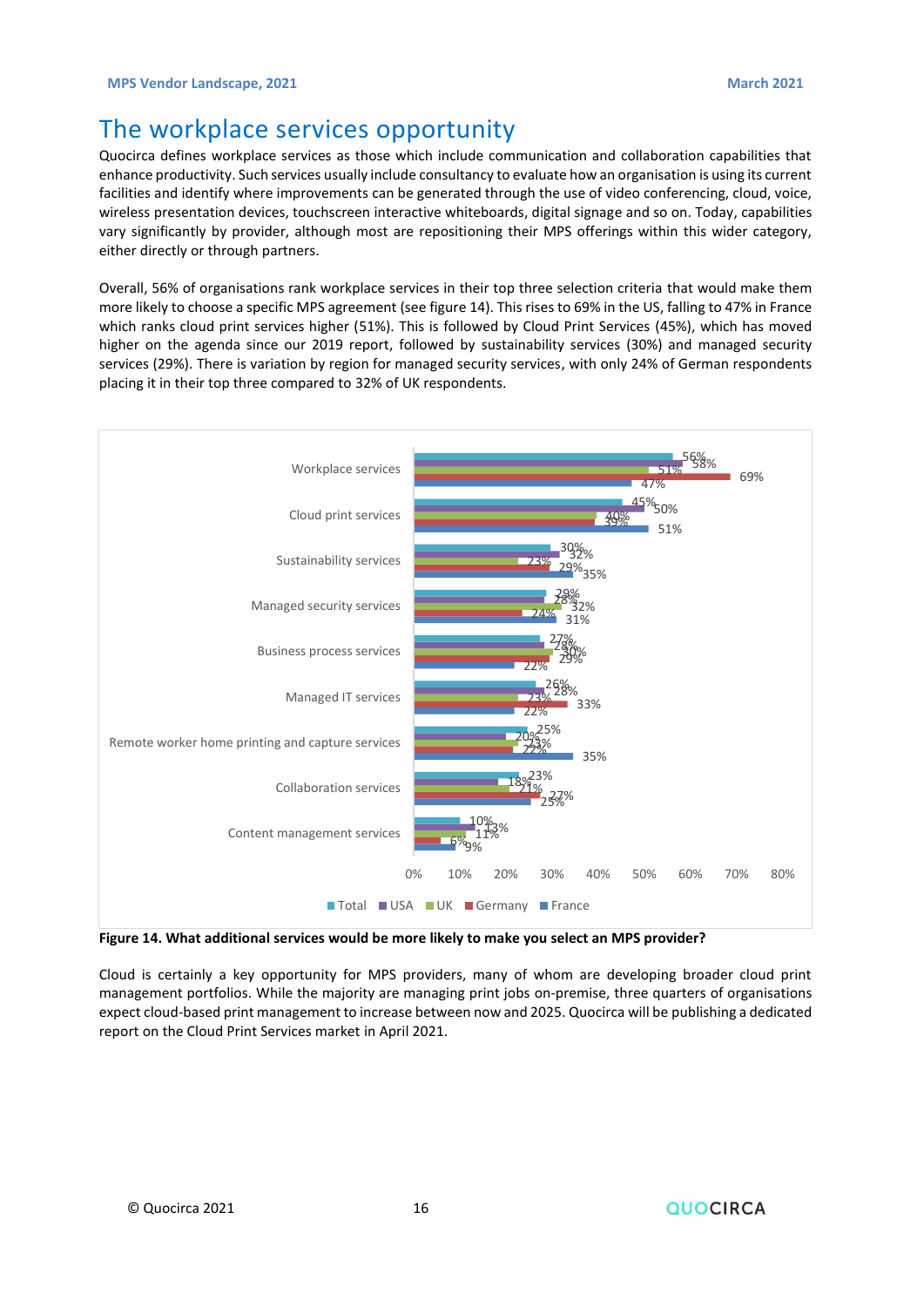## <span id="page-16-0"></span>Future opportunities for MPS providers

The COVID-19 pandemic has changed the world – likely for ever. MPS providers must respond to these changes to both remain relevant and also maintain levels of competitiveness against others in the market. This will involve the creation, provisioning and management of a range of different services.

MPS offerings continue to mature – and need to change to better embrace and support the issues organisations are now facing due to the COVID-19 pandemic. Such changes must not be carried out to the exclusion of other much-needed additions to MPS, however – there are continuing requirements around enhanced security, analytics and intelligent IoT services. It is still the case that the best way to offer wide-ranging MPS services that best support a diverse and distributed workforce will be through the use of public cloud as a main platform.

### **Embrace the cloud opportunity**

MPS providers must embrace cloud as a means of offering rapidly deliverable services provisioned on an ongoing subscription level. Public cloud is rapidly becoming the platform of choice for many organisations looking for flexibility and scalability. For those providing services, cloud offers a means of maintaining control and optimising support, so cutting down on support costs.

By moving to a cloud-first model and investing in in-house cloud expertise, MPS providers gain an environment that they maintain full control of, and also open up the opportunity to enter into agreements with third-party providers to offer adjacent services, such as content management and IT management. AWS, Microsoft Azure and Google remain the dominant public cloud providers, and are increasingly being used by print OEMs to provide their services to the channel. As enterprises become more prescriptive about the platforms they wish to use, these partnerships will become critical.

However, not all the market is yet ready to move to cloud. MPS providers should still look to provide at least a degree of on-premise capability, slowly moving customers who are willing to pay a premium for such services to a hybrid on-premise/cloud model and then to a fully cloud-based model. Some customers will want to maintain some services on-premise for the foreseeable future due to security and compliance concerns – this may be a possibility for premium pricing.

### **Bridge the remote and office working gap with integrated solutions and services**

The biggest change between our previous MPS research and this report has been the impact of the COVID-19 pandemic. Lockdown, furloughs and working from home have changed how people work, with many employees exchanging the office environment for their home. Information security is a major issue for organisations, as they do not see any easy ways of maintaining control over information when it is being accessed from an employee's home, rather than in the more controllable confines of the office. MPS providers need to look at how their offerings can better embrace home printing, and also provide services in information management and security control.

Alongside such technical services, MPS providers should also look at how best to support the home worker with the provision of suitable printers and the continuous monitoring of and provision of consumables. Tying the lifecycle management of home print devices into existing MPS agreements can make a lot of sense to the business: they can cut costs through access to better pricing for devices and consumables while gaining better control of the device as part of an overall MPS agreement.

### **Broaden collaborative and workplace services**

MPS providers should be looking to the provision of distributed collaboration systems that organisations are already investing in to support their distributed workforce, such as cloud-based synchronised file share platforms. To better support home workers, services such as managed desktops and IP-based telephony services can also provide valuable capabilities to businesses and workers alike. Visual communication and collaboration solutions, such as videoconferencing and screen sharing, also help in ensuring that distributed workers can still work effectively across locations.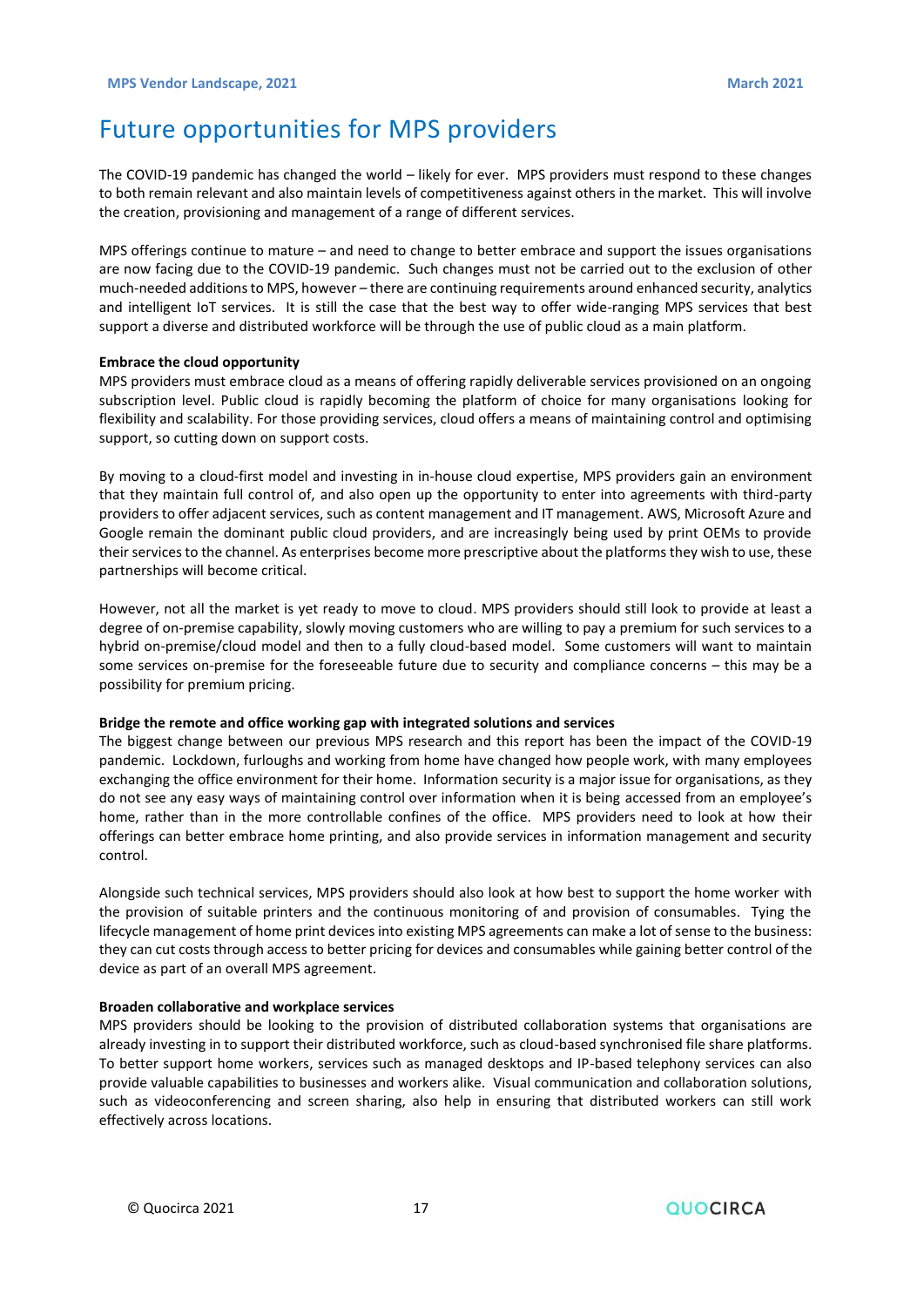## **Shift to a zero-trust security model**

The threat landscape is expanding, with the traditional network perimeter no longer enough to secure a remote and diverse workforce that connects via multiple devices and accesses the corporate network from distributed locations, often over public networks. Today's organisations should be operating on a 'zero-trust' model: assume that everything is a security risk, and so create an environment that can deal with the possible threats.

Many leading MPS vendors have expanded their security assessments and monitoring capabilities and this will be vital in closing any security gaps around the hybrid workplace. Alongside this, investments in data leak prevention (DLP) and digital rights management (DRM) to provide their customers with the information control needed may well provide rapid payback.

Quocirca's Print Security 2020 study<sup>1</sup> shows that the pandemic has resulted in lower overall confidence in organisation's trust levels in their own security capabilities. This uncovers a nascent market ripe for the channel to provide services into. Security information and event management services should be part of a broader offering, helping organisations to create a security environment that crosses over their own network's boundaries to embrace the home working environment. Such a solution will provide levels of remote monitoring that are required to rapidly identify and deal with security issues. Combined with machine learning (ML) and artificial intelligence (AI), such monitoring can kick off automated events that can deal with security issues quickly and effectively.

## **Unlock the value of analytics**

As the IT platform becomes more complex, it is generating more data. That data, on its own, is meaningless; it needs to be collected and analysed to be useful. Printers are major data hubs and most MPS providers already provide good analytics for the print environment. However, printers can no longer be looked at in isolation from the rest of the environment; they are part of information workflows and are also part of the increasingly complex Internet of Things (IoT) environment.

MPS providers need to look at how best to ensure that they can provide analytics across more than the print environment, alongside ensuring that the data created by the areas under their control can be best used by other environments, such as building information management (BIM) systems and so on.

<sup>&</sup>lt;sup>1</sup> Quocirca Print Security Landscape 2020<https://print2025.com/reports/print-security-2020/>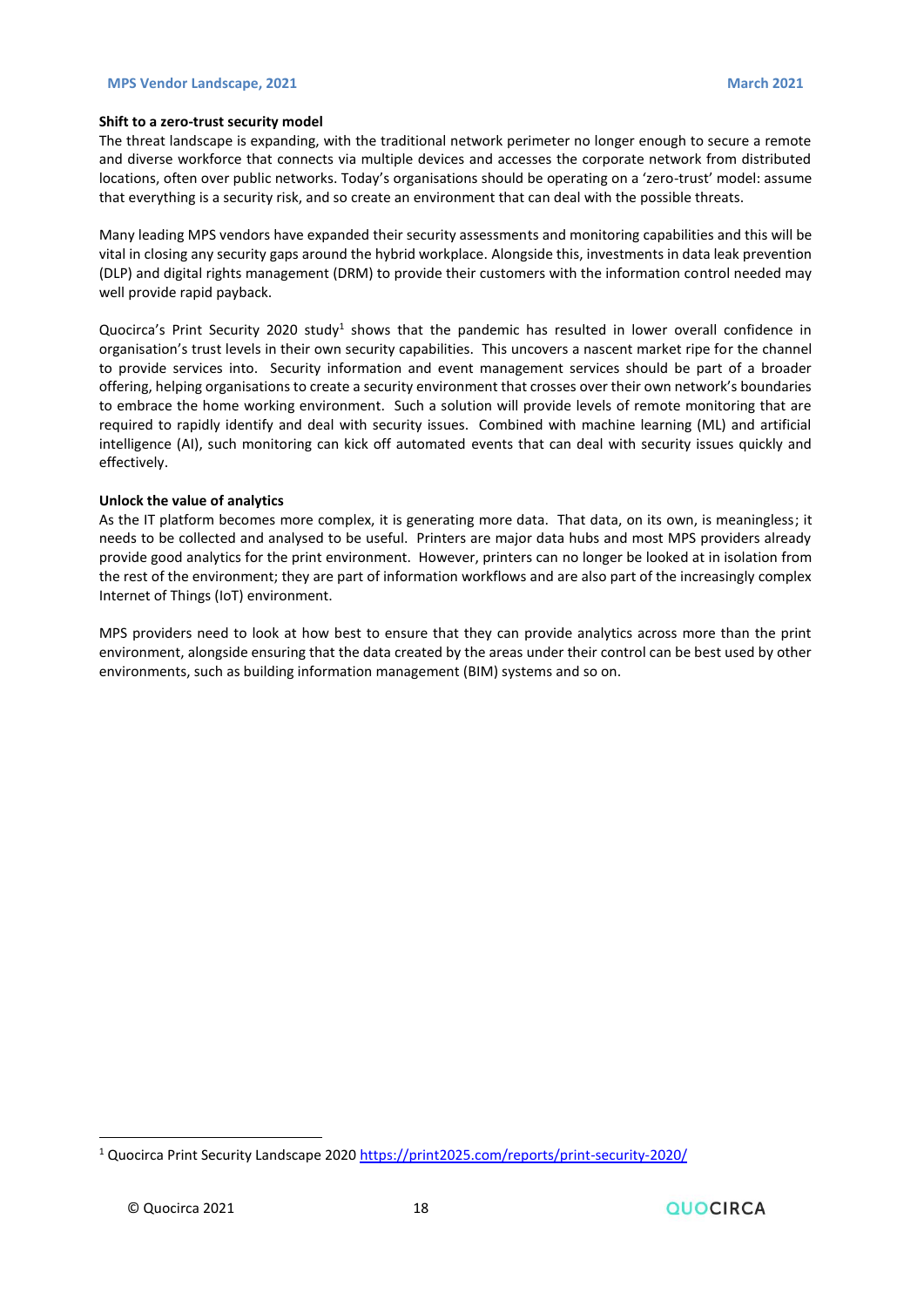## <span id="page-18-0"></span>Vendor assessment

Quocirca has created a vendor scorecard for each MPS provider, based on a range of criteria that determines an overall score for market presence and completeness of offering. Each score is on a scale of 1 to 5, where 1 is weak and 5 is very strong. This evaluation of the MPS market is intended as a starting point only. Please note that Quocirca's scoring is based on an unweighted model, although prospective buyers may wish to weight the scores to meet their own specific needs.

## **Market presence criteria**

- **Enterprise customers –** The strength of the vendor's global enterprise customer base.
- **Strategy –** The comprehensiveness of the vendor's MPS strategy, the quality of its overall value proposition and its evolutionary vision for MPS.
- **Maturity of offerings –** How long the vendor has been active in the market and how developed its offerings are.
- **Geographic reach –** A vendor's geographical reach, either via direct engagement or through partners or channels.
- **Market credibility –** The effectiveness of the vendor's initiatives to promote its brand, increase awareness of its service offering and influence market development. This also includes the clarity, differentiation and internal/external consistency of the vendor's market messages.
- **Alliances and partnerships –** The strength of the vendor's partner and alliance network.
- **Investment and dedicated resources –** The vendor's investment in its MPS portfolio and resources, and innovation that will add improvements in approach, processes or service offerings.

## **Completeness of offering**

- **Modularity of services –** The flexibility and scalability of the service portfolio to provide a customised offering.
- **Breadth and depth of service offering –** The range of services available, including complementary ones such as business process outsourcing (BPO), IT outsourcing (ITO) and document process outsourcing (DPO).
- **Helpdesk capabilities –** Centralised helpdesk capabilities and integration, remote diagnostics and support.
- **Production printing –** Central reprographics department (CRD) or print room services to support high volume printing requirements.
- **Multi-vendor support and maintenance –** The vendor's ability to service and support third-party products.
- **Reporting –** The breadth and depth of capabilities to provide analytics and reporting.
- **Business process automation –** Capabilities and expertise for business process automation both software solutions and business process services.
- **Document workflow/ECM integration –** A range of solutions to support document capture, routing and integration with enterprise content management (ECM) systems.
- **Industry solutions –** Capability to offer industry software solutions in key vertical markets and industry alignment of sales force.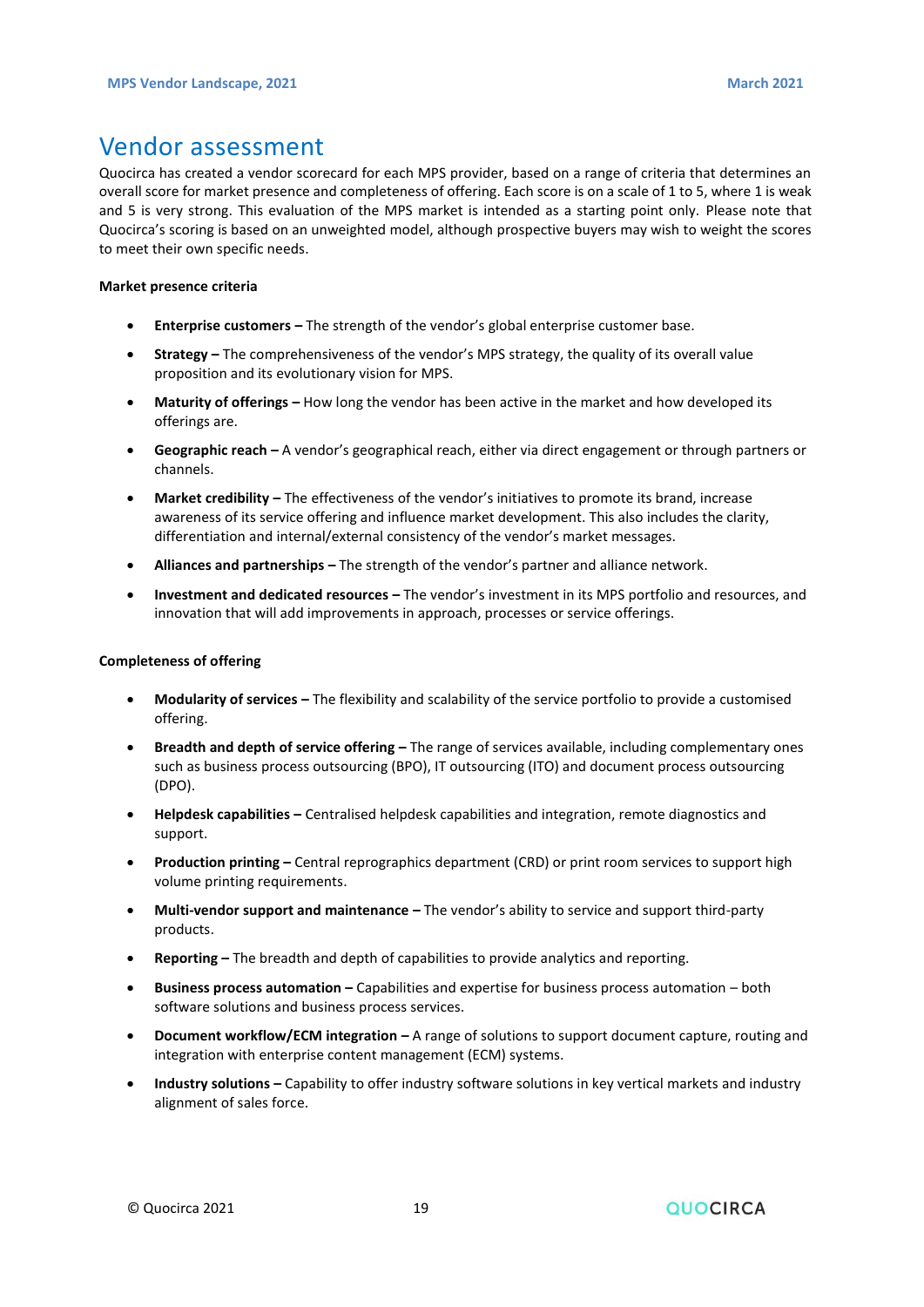Figure 15 represents Quocirca's view of the competitive landscape for printer and copier vendors that deliver enterprise MPS. A vendor's market position is indicated by the size of the bubble, based on customer base estimates.

- **Market leaders –** Vendors that lead the market in both strategic vision and depth of service offering. Leaders have made significant investments in their service portfolio and infrastructure and are supported by strong delivery capabilities.
- **Strong performers –** Vendors that have established and proven offerings supported by demonstrable customer success.
- **Contenders –** Vendors with service offerings that are currently being aligned on a global or European basis. Contenders are typically investing in resources, infrastructure and partnerships to expand their market coverage.



**Figure 15: Quocirca MPS vendor positioning, 2021**

*This information is provided as a visual representation only and should be combined with other sources to determine the suitability of any vendor programme***.**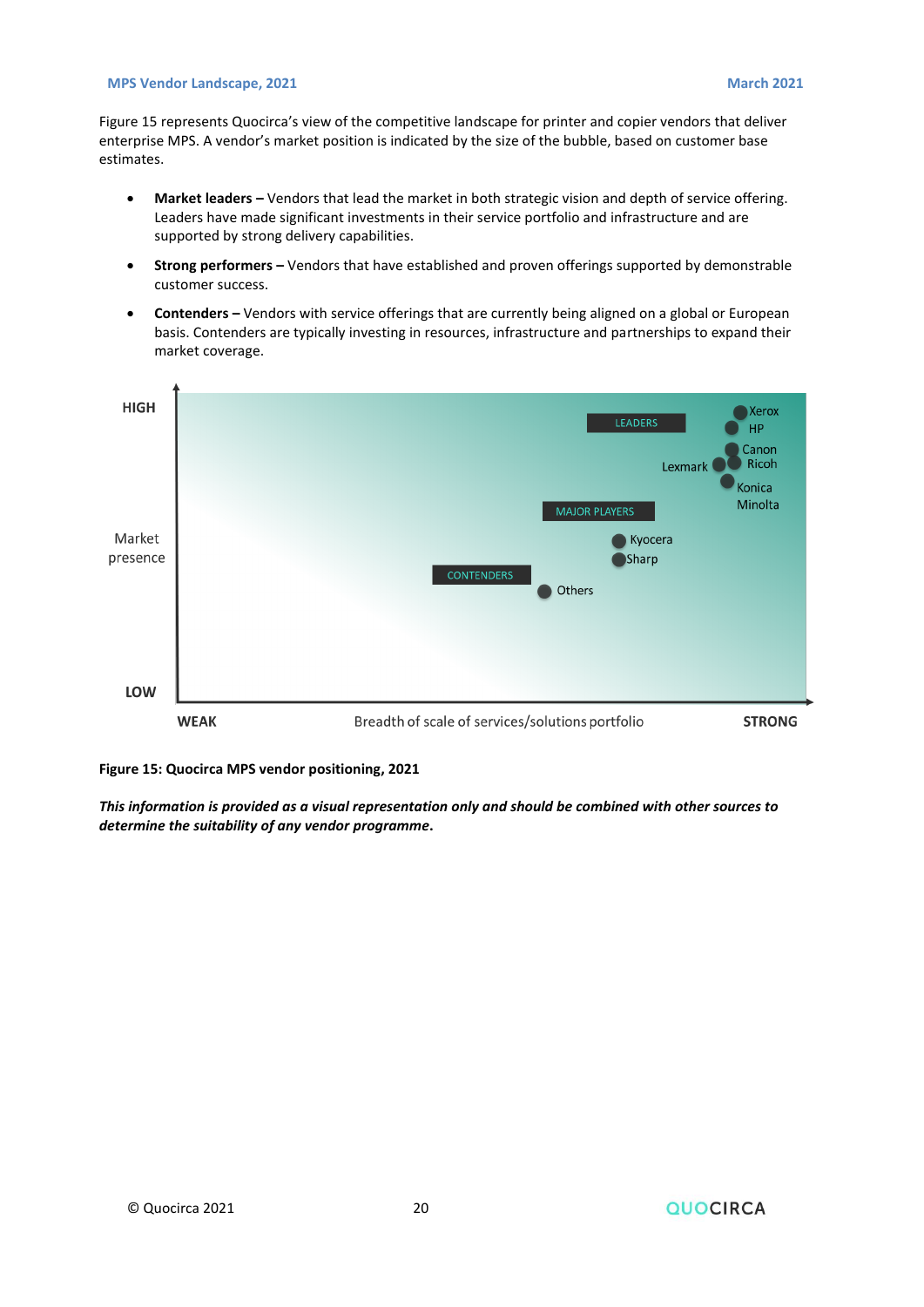## <span id="page-20-0"></span>Vendor profile: Xerox

## **Quocirca opinion**

Xerox retains its leadership position in Quocirca's assessment of the global MPS market. It excels in its broad and comprehensive service portfolio which is supported by a mature global service delivery platform. In particular, it has heavily invested in the delivering of a robust cloud services infrastructure which has enabled it to provide a secure and agile platform for supporting the printing and document collaboration needs of the hybrid worker. Of particular note are Xerox's broader digitisation capabilities, combined with its enterprise-class managed IT services capabilities, both of which place Xerox in a strong position to meet the unique needs of SMB customers who will increasingly be looking for solutions that extend beyond print to support business needs in the new normal.

Xerox expects to realise future growth within the large enterprise space across areas including printer, document, data and content security solutions; cloud-based print management solutions; workflow automation; business intelligence through real-time and AI-driven predictive data analytics; capture and content services including digital mail; and IT managed services. Additionally, it is also targeting strong growth within the SMB market via its partners as well as Xerox-acquired dealers. The company completed four acquisitions in 2020 - Arena Group, Altodigital and ITEC Connect in the UK and Digitex Canada - to expand its reach in this sector.

Security is core to Xerox's MPS engagements and it offers multiple tools and solutions to maintain tight security with respect to print infrastructure and continues to bring new security capabilities to market. Its ConnectKey technology features a comprehensive set of advanced security features in partnership with McAfee and Cisco – which is a strong differentiator. Secure device and document management monitors devices, usage and content for compliance to policies, regulatory requirements and data privacy acts. Xerox has also integrated with market leading SIEM software tools to communicate security event data in real-time.

Xerox was the first print vendor to achieve FedRAMP (Federal Risk and Authorization Management Program) accreditation, which standardises security assessment, authorisation, and monitoring for cloud products and services. Xerox's FedRAMP authorisation was extended to State and Local Governments in the US in 2020, allowing all government agencies to leverage the security assessment work already done by the FedRAMP Joint Authorization Board in their own security and authorisation process—a considerable saving in time and resources.

Xerox continues to advance its cloud strategy, ensuring its cloud initiatives are consistent with customer requirements. Through its ConnectKey platform, it has been a leader in enabling mobile workers' needs with a portfolio of cloud capabilities from seamless printing independent of location, and other aspects of mobile user workflow such as capture and MFP apps.

### **Mature and comprehensive global MPS proposition**

Xerox is one of the most established MPS providers in the market and has a long heritage in delivering large complex engagements. Xerox's strengths lie in its global service delivery design, ability to provide multi-vendor support, use of comprehensive analytics, and strong security credentials - capabilities which are key to differentiation in a mature MPS market.

Its Intelligent Workplace Services (IWS) strategy is built around leveraging analytics, cloud, digitisation and security solutions to advance the way employees and technology work together. In 2020, Xerox expanded this offer further to maximise the ROI of the print infrastructure, increase employee productivity, and reduce security concerns across the corporate office, home/remote office, or a combination of both.

IWS includes a core set of MPS capabilities - assessment and optimisation, fleet management and print management; plus a set of digital transformation capabilities - capture and digitisation, workflow automation, and content management.

Whether delivered by Xerox or its channel partners, Xerox's global service delivery organisation enables it to standardise and replicate IWS capabilities that are consistent across all regions around the world, provide the right service to meet current customer requirements, easily match emerging requirements, and deliver value-add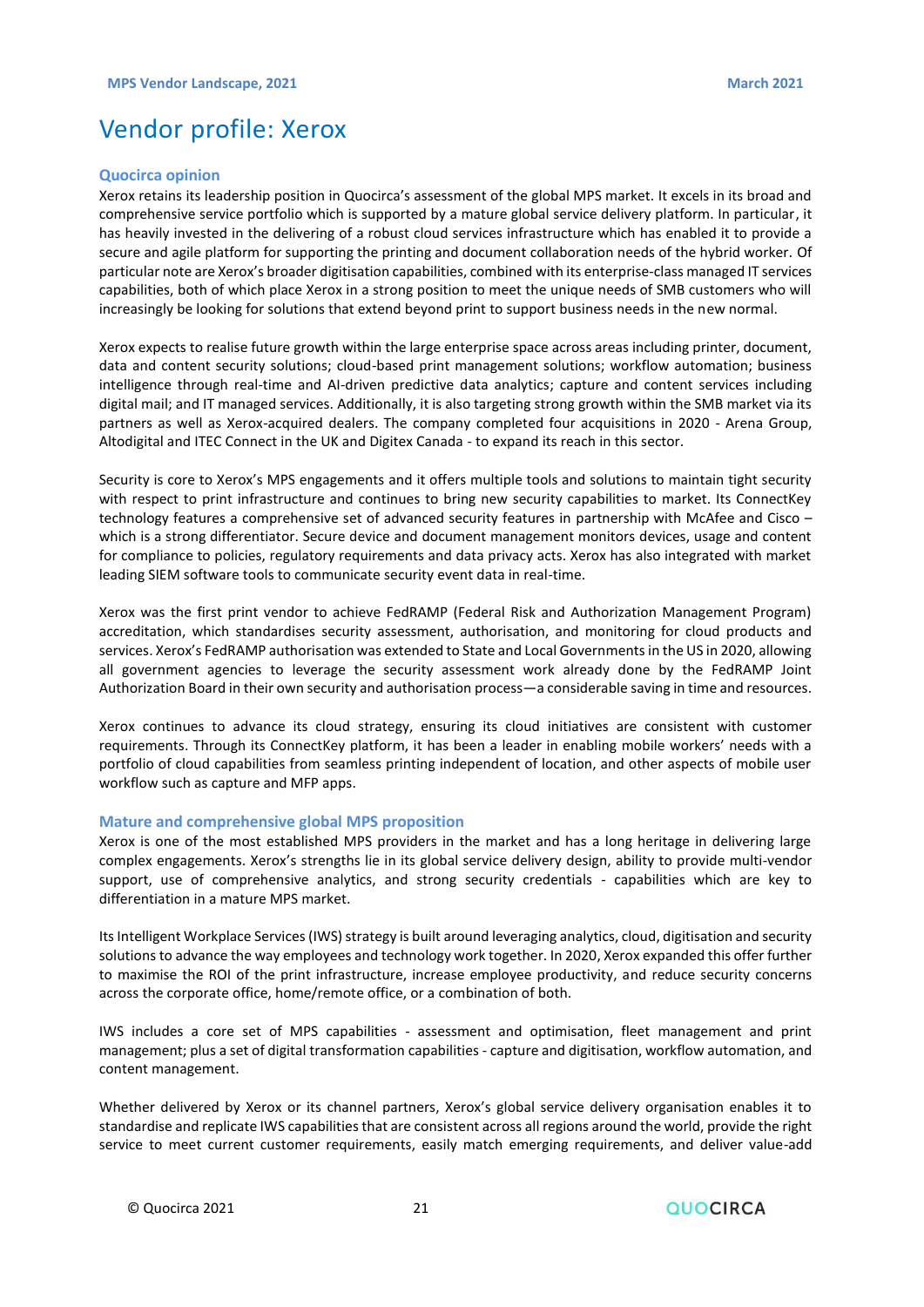services throughout the digital journey. This approach affords customisation and predictability within customer environments and across geographies.

Key components of the offer include a wide range of Xerox technology and software solutions that can be tailored to individual needs; a clear bias for cloud to host and deploy; technology partnerships with the best industry experts in specific areas e.g. cyber security; connectors into popular horizontal and sector-specific industry solutions; as well as a people-centric, data-driven approach to assessing workplace needs.

### **Enabling the hybrid workforce**

Xerox's strategy with IWS is to enable the hybrid workforce with technology and services that enable productive employees, and an efficient and secure workplace, no matter where that workplace might be.

In order to deliver on this, Xerox will continue to focus on a number of key areas including cloud hosted solutions available as-a-service; implementing digital collaboration tools, process automation solutions and services; as well as multifunctional devices that bridge the physical and digital worlds in a seamless manner. Xerox's approach also covers: enabling continuity of operation for core business processes; protecting a distributed workforce against various forms of cyber-attacks or other security related risks through a combination of Xerox capabilities, services, and partnerships; improving the user experience and productivity with AI, machine learning and RPA technologies as well as analytics; and innovation in technologies such as IoT sensors and clean tech.

## **IWS for home office**

The new Xerox IWS for home office offering uses Xerox device direct technology to enable IWS customers with employees working from home to be supported with managed print services. Delivery, installation, configuration and help desk support is consistent with current contracted services and automated meter reads tie to the existing billing process. Xerox's homeworker service also includes reactive break fix, proactive supplies replenishment and basic reporting that differentiates home office devices from corporate devices.

### **Xerox Workplace Cloud Print Tracker**

Xerox Workplace Cloud Print Tracker extends print management into the home. With a Xerox Workplace Cloud Account, IT teams can authorise, control and track business related data printed on registered home printers. Users can send jobs from home and securely release them at the office or send jobs from home directly to an office printer for colleagues to pick up. A new delegate mode allows users to delegate central office workers to release secure jobs when they are needed. Additionally, new content security features monitor documents with words or terms that are tagged as sensitive - to ensure policies are observed.

### **Providing workplace insight through analytics**

Insight gained from Xerox's full suite of analytics including assessments and reporting is the foundation of the Intelligent Workplace. In 2020, it introduced 'new normal' workplace analytics using the same assessment and optimisation tools, to help customers rebalance and redeploy assets from the office to the home office. Analytics dashboards and reporting enables customers to identify and monitor security risks to data, documents, devices and content, or identify manual workflows and paper-intensive processes that can be optimised and automated, driving innovation by improving speed, accuracy and employee productivity.